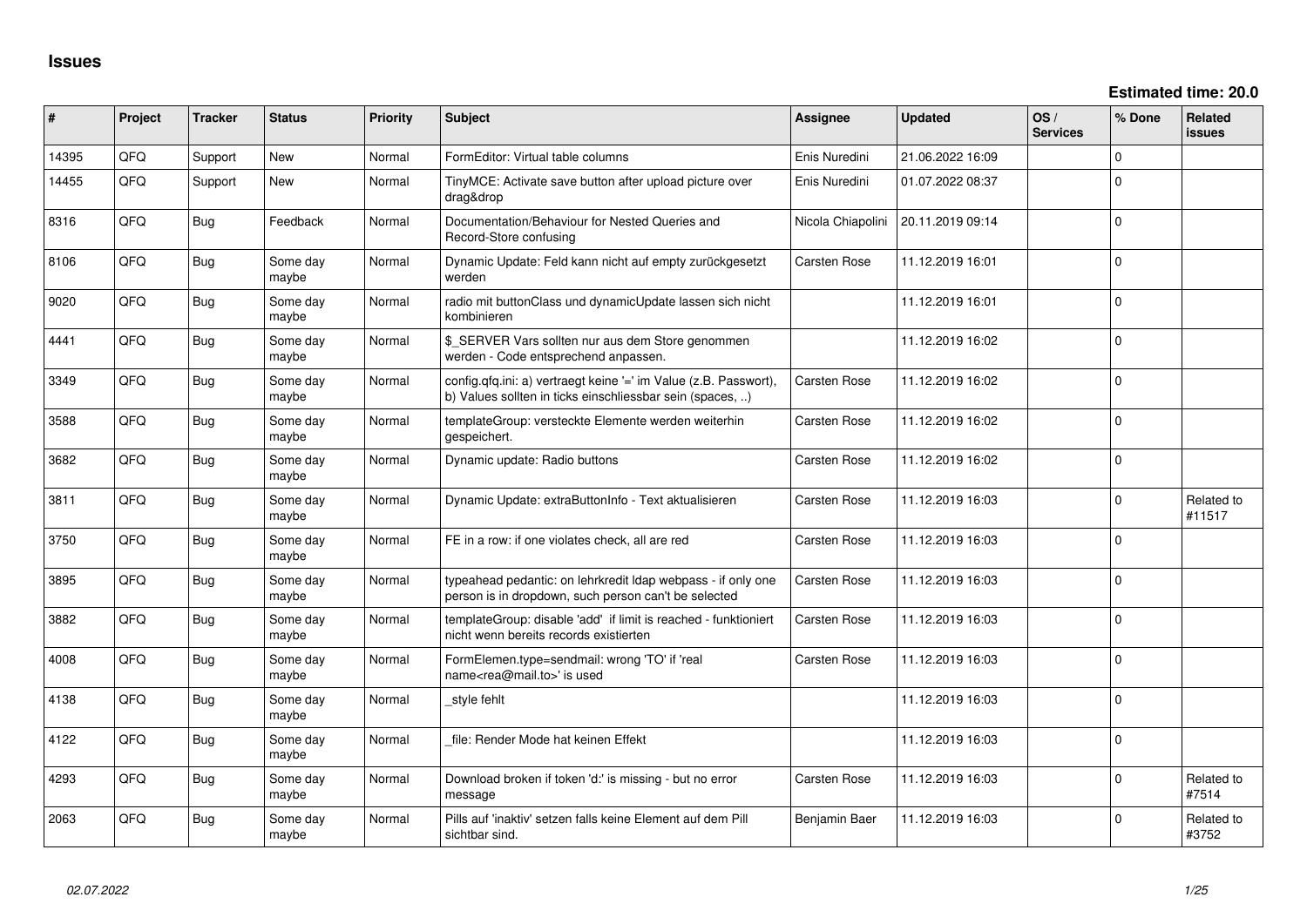| #    | Project | <b>Tracker</b> | <b>Status</b>     | <b>Priority</b> | Subject                                                                                                              | Assignee            | <b>Updated</b>   | OS/<br><b>Services</b> | % Done      | Related<br>issues   |
|------|---------|----------------|-------------------|-----------------|----------------------------------------------------------------------------------------------------------------------|---------------------|------------------|------------------------|-------------|---------------------|
| 3130 | QFQ     | Bug            | Some day<br>maybe | Normal          | Debug Info's nicht korrekt nach 'New > Save'.                                                                        | <b>Carsten Rose</b> | 11.12.2019 16:03 |                        | 0           | Related to<br>#3253 |
| 4756 | QFQ     | <b>Bug</b>     | <b>New</b>        | Normal          | Form dirty even nothing changes                                                                                      | <b>Carsten Rose</b> | 11.12.2019 16:16 |                        | 0           |                     |
| 3782 | QFQ     | Bug            | Priorize          | Normal          | Bei fehlerhafter Eingabe (z.B. Datum) sollte das erwartete<br>Format angezeigt werden                                | Carsten Rose        | 01.02.2020 10:13 |                        | 0           |                     |
| 7616 | QFQ     | Bug            | Priorize          | Normal          | Selectlist with Enum & Dynamic Update                                                                                | <b>Carsten Rose</b> | 01.02.2020 10:13 |                        | $\mathbf 0$ |                     |
| 6574 | QFQ     | Bug            | Priorize          | Normal          | qfq.log: Fehlermeldung wurde angezeigt, aber nicht geloggt                                                           | Carsten Rose        | 01.02.2020 10:13 |                        | 0           |                     |
| 8037 | QFQ     | Bug            | Priorize          | Normal          | FE.type=upload (advanced mode): {{slaveId:V}} missing<br>during dynamic update                                       | <b>Carsten Rose</b> | 01.02.2020 10:13 |                        | $\mathbf 0$ |                     |
| 7656 | QFQ     | <b>Bug</b>     | Priorize          | Normal          | FE with required, 'pattern' and 'extraButtonLock': always<br>complain about missing value                            | Carsten Rose        | 01.02.2020 10:13 |                        | $\mathbf 0$ |                     |
| 9947 | QFQ     | Bug            | Priorize          | Normal          | Unwanted error message if missing 'typeAheadSqlPrefetch'                                                             | <b>Carsten Rose</b> | 01.02.2020 10:13 |                        | 0           |                     |
| 9862 | QFQ     | Bug            | Priorize          | Normal          | Failed writing to sql mail qfq.log should throw an exception                                                         | Carsten Rose        | 01.02.2020 10:13 |                        | $\mathbf 0$ |                     |
| 9975 | QFQ     | Bug            | Priorize          | Normal          | Dropdown Menu: 'r:3' broken                                                                                          | Carsten Rose        | 01.02.2020 10:13 |                        | $\mathbf 0$ |                     |
| 9024 | QFQ     | Bug            | Some day<br>maybe | Normal          | QFQ Einarbeitung                                                                                                     |                     | 01.02.2020 15:56 |                        | 0           |                     |
| 2643 | QFQ     | Bug            | Some day<br>maybe | Normal          | Zend / PHP Webinars anschauen                                                                                        | Carsten Rose        | 01.02.2020 15:56 |                        | $\mathbf 0$ |                     |
| 9898 | QFQ     | Bug            | Feedback          | Normal          | Formular trotz Timeout gespeichert                                                                                   | Benjamin Baer       | 01.02.2020 15:56 |                        | $\mathbf 0$ |                     |
| 9855 | QFQ     | Bug            | <b>New</b>        | Normal          | <b>Required Check</b>                                                                                                |                     | 01.02.2020 15:56 |                        | 0           |                     |
| 9773 | QFQ     | Bug            | <b>New</b>        | Normal          | form.parameter.formModeGlobal=requiredOff                                                                            | <b>Carsten Rose</b> | 01.02.2020 15:56 |                        | $\mathbf 0$ |                     |
| 9535 | QFQ     | Bug            | Feedback          | Normal          | Report:  AS '_vertical' - column to wide - vertical >> rot45,<br>rot <sub>90</sub>                                   | Benjamin Baer       | 01.02.2020 15:56 |                        | $\mathbf 0$ |                     |
| 4583 | QFQ     | Bug            | Some day<br>maybe | Normal          | Dynamic Update bei TypeAhead Feldern                                                                                 | Carsten Rose        | 01.02.2020 23:19 |                        | $\mathbf 0$ |                     |
| 4528 | QFQ     | Bug            | Some day<br>maybe | Normal          | extraButtonLock mit SQLAhead Bug                                                                                     | Carsten Rose        | 01.02.2020 23:19 |                        | 0           |                     |
| 4092 | QFQ     | Bug            | Some day<br>maybe | Normal          | 1) Logging verbessern wann welches FE warum ausgefuehrt<br>wird, 2) Documentation: Best Practice Template Group      | Carsten Rose        | 01.02.2020 23:19 |                        | $\mathbf 0$ | Related to<br>#3504 |
| 5021 | QFQ     | Bug            | Some day<br>maybe | Normal          | FE.typ=extra - during save displays error 'datum2' already<br>filled in STORE_SIP - the value is stored nevertheless | Carsten Rose        | 01.02.2020 23:19 |                        | 0           | Related to<br>#3875 |
| 5877 | QFQ     | Bug            | Some day<br>maybe | Normal          | FE.type=note:bsColumn strange behaviour                                                                              |                     | 01.02.2020 23:19 |                        | $\mathbf 0$ |                     |
| 5768 | QFG     | <b>Bug</b>     | Some day<br>maybe | Normal          | '{{pageLanguage:T}}' missing if QFQ is called via api                                                                | Carsten Rose        | 01.02.2020 23:19 |                        | $\mathbf 0$ |                     |
| 5706 | QFQ     | <b>Bug</b>     | Some day<br>maybe | Normal          | upload: fileDestination needs to be sanatized                                                                        | Carsten Rose        | 01.02.2020 23:19 |                        | 0           |                     |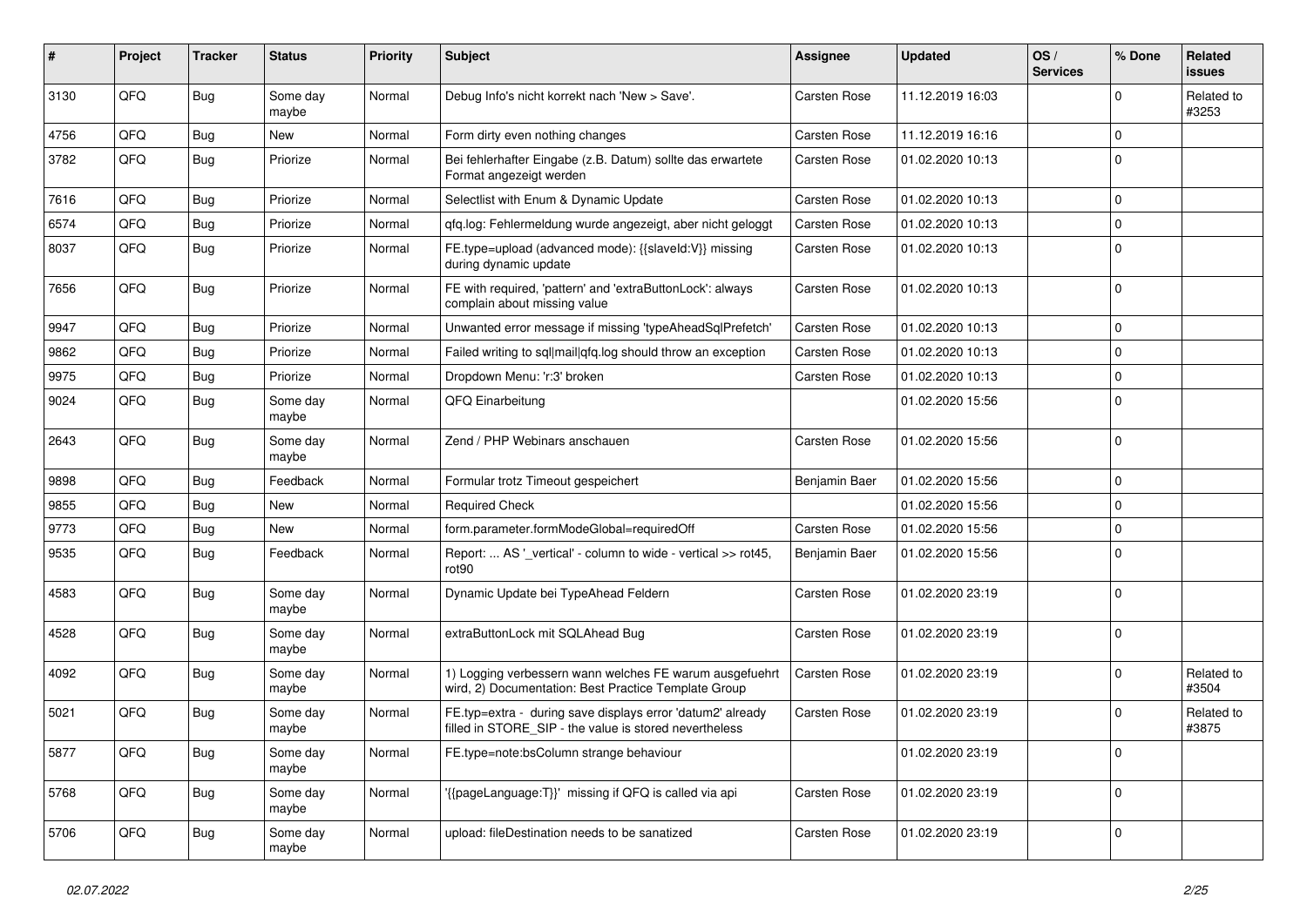| #    | Project | <b>Tracker</b> | <b>Status</b>     | <b>Priority</b> | <b>Subject</b>                                                                                                                                           | Assignee            | <b>Updated</b>   | OS/<br><b>Services</b> | % Done       | Related<br>issues                              |
|------|---------|----------------|-------------------|-----------------|----------------------------------------------------------------------------------------------------------------------------------------------------------|---------------------|------------------|------------------------|--------------|------------------------------------------------|
| 5557 | QFQ     | Bug            | Some day<br>maybe | Normal          | Form load: STORE_RECORD filled, but should be empty                                                                                                      | <b>Carsten Rose</b> | 01.02.2020 23:19 |                        | $\Omega$     |                                                |
| 5991 | QFQ     | <b>Bug</b>     | Some day<br>maybe | Normal          | URLs with 'I' or long parameter are problematic                                                                                                          | <b>Carsten Rose</b> | 01.02.2020 23:19 |                        | $\mathbf 0$  |                                                |
| 7281 | QFQ     | <b>Bug</b>     | Some day<br>maybe | Normal          | Subrecords: on large screen separator line too short                                                                                                     |                     | 01.02.2020 23:19 |                        | $\mathbf 0$  |                                                |
| 4651 | QFQ     | Bug            | Some day<br>maybe | Normal          | 'Loading document" Modal wird angezeigt bei uzhcd type=2<br>Ansicht                                                                                      | Carsten Rose        | 01.02.2020 23:20 |                        | $\mathbf 0$  |                                                |
| 4454 | QFQ     | <b>Bug</b>     | Some day<br>maybe | Normal          | Required Elements: multiple elements in a row - whole row<br>marked if only one input is empty.                                                          | Benjamin Baer       | 01.02.2020 23:20 |                        | $\mathbf{0}$ |                                                |
| 4398 | QFQ     | Bug            | Some day<br>maybe | Normal          | Typeahead: mouse click in a prefilled input opens a single<br>item dropdown with the current value - click on it seems to set<br>the value, not the key. | Benjamin Baer       | 01.02.2020 23:20 |                        | $\Omega$     | Related to<br>#4457                            |
| 4328 | QFQ     | <b>Bug</b>     | Some day<br>maybe | Normal          | Error Message: Show FE name/number on problems in FE                                                                                                     | Carsten Rose        | 01.02.2020 23:20 |                        | $\Omega$     |                                                |
| 7402 | QFQ     | <b>Bug</b>     | Some day<br>maybe | Normal          | thumbnail cache: outdated picture when permission denied<br>and permission resolved.                                                                     |                     | 01.02.2020 23:20 |                        | $\Omega$     |                                                |
| 7101 | QFQ     | Bug            | Some day<br>maybe | Normal          | 'form' in SIP and 'report' - breaks                                                                                                                      |                     | 01.02.2020 23:20 |                        | $\mathbf 0$  |                                                |
| 4659 | QFQ     | <b>Bug</b>     | Some day<br>maybe | Normal          | infoButtonExtra                                                                                                                                          | Carsten Rose        | 01.02.2020 23:20 |                        | $\mathbf 0$  |                                                |
| 4549 | QFQ     | Bug            | Some day<br>maybe | Normal          | TemplateGroups: FE.type SELECT loose selected value after<br>save                                                                                        | Carsten Rose        | 01.02.2020 23:20 |                        | $\Omega$     | Related to<br>#4548,<br>Related to<br>#4771    |
| 4546 | QFQ     | Bug            | Some day<br>maybe | Normal          | NH: SIP storage is destroyed                                                                                                                             |                     | 01.02.2020 23:20 |                        | $\mathbf 0$  |                                                |
| 4771 | QFQ     | Bug            | Some day<br>maybe | Normal          | gfg: select-down-values empty after save (edit-form for<br>program administrators)                                                                       | Carsten Rose        | 01.02.2020 23:20 |                        | $\mathbf 0$  | Related to<br>#4549, Has<br>duplicate<br>#4282 |
| 3547 | QFQ     | Bug            | <b>New</b>        | Normal          | FE of type 'note' causes writing of empty fields.                                                                                                        | Carsten Rose        | 01.02.2020 23:21 |                        | $\mathbf 0$  |                                                |
| 5576 | QFQ     | <b>Bug</b>     | <b>New</b>        | Normal          | Using MySQL 'DROP' requires privilege - wich is not really<br>necessary.                                                                                 | Carsten Rose        | 01.02.2020 23:21 |                        | $\mathbf 0$  |                                                |
| 6483 | QFQ     | <b>Bug</b>     | <b>New</b>        | Normal          | R Store funktioniert nicht bei 'Report Notation' im FE                                                                                                   | Carsten Rose        | 01.02.2020 23:21 |                        | $\mathbf{0}$ |                                                |
| 6462 | QFQ     | Bug            | <b>New</b>        | Normal          | File Upload: Nutzlose Fehlermeldung wenn Datei zu gross                                                                                                  | <b>Carsten Rose</b> | 01.02.2020 23:21 |                        | $\Omega$     | Related to<br>#6139                            |
| 6677 | QFQ     | <b>Bug</b>     | <b>New</b>        | Normal          | Error message FE Action Element: no/wrong FE reference<br>who cause the problem.                                                                         | Carsten Rose        | 01.02.2020 23:21 |                        | $\Omega$     |                                                |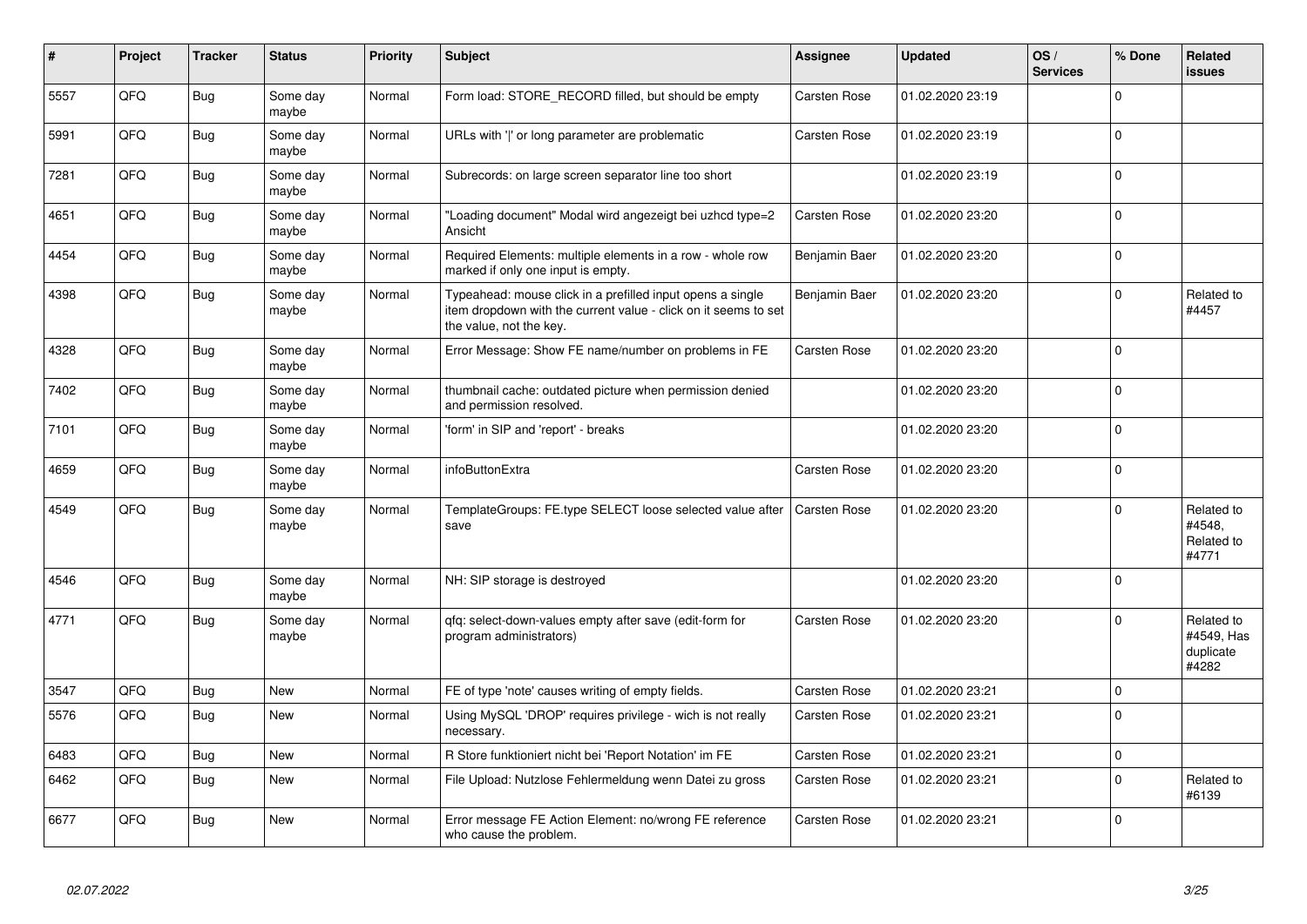| #     | Project | <b>Tracker</b> | <b>Status</b> | <b>Priority</b> | <b>Subject</b>                                                                                                                | Assignee            | <b>Updated</b>   | OS/<br><b>Services</b> | % Done      | Related<br>issues    |
|-------|---------|----------------|---------------|-----------------|-------------------------------------------------------------------------------------------------------------------------------|---------------------|------------------|------------------------|-------------|----------------------|
| 7014  | QFQ     | <b>Bug</b>     | New           | Normal          | Sending invalid emails succeeds when<br>debug.redirectAllMailTo is set                                                        | Carsten Rose        | 01.02.2020 23:21 |                        | 0           |                      |
| 6912  | QFQ     | <b>Bug</b>     | New           | Normal          | error Message Var 'deadline' already set in SIP - in Form with Carsten Rose<br>FE.value={{deadline:R:::{{deadlinePeriod:Y}}}} |                     | 01.02.2020 23:21 |                        | $\mathbf 0$ |                      |
| 7261  | QFQ     | Bug            | New           | Normal          | Report pathFilename for user without path, only the filename                                                                  | Carsten Rose        | 01.02.2020 23:21 |                        | $\mathbf 0$ |                      |
| 7219  | QFQ     | Bug            | New           | Normal          | typeSheadSql / typeAheadSqlPrefetch: change to curly<br>braces                                                                | <b>Carsten Rose</b> | 01.02.2020 23:21 |                        | $\Omega$    |                      |
| 7574  | QFQ     | <b>Bug</b>     | New           | Normal          | Substitute error: form element not reported / dont parse<br>Form.note                                                         | Carsten Rose        | 01.02.2020 23:21 |                        | $\mathbf 0$ |                      |
| 7512  | QFQ     | Bug            | New           | Normal          | FE: inputType=number >> 'pattern' is not respected                                                                            | <b>Carsten Rose</b> | 01.02.2020 23:22 |                        | $\mathbf 0$ |                      |
| 7002  | QFQ     | <b>Bug</b>     | New           | Normal          | Dynamic Update: row does not disappear / appear                                                                               | Carsten Rose        | 01.02.2020 23:22 |                        | $\mathbf 0$ |                      |
| 7795  | QFQ     | Bug            | New           | Normal          | Readonly Form: Typeahead-Felder                                                                                               | Carsten Rose        | 01.02.2020 23:22 |                        | 0           | Related to<br>#10640 |
| 7685  | QFQ     | Bug            | <b>New</b>    | Normal          | Open FormElement from QFQ error message and save<br>modified record: error about missing {{formId:F}}                         | Carsten Rose        | 01.02.2020 23:22 |                        | $\Omega$    |                      |
| 7547  | QFQ     | Bug            | New           | Normal          | Error Message in afterSave: wrong parameter column<br>reported                                                                | Carsten Rose        | 01.02.2020 23:22 |                        | $\mathbf 0$ |                      |
| 7524  | QFQ     | <b>Bug</b>     | New           | Normal          | QFQ throws a 'General Error' if 'fileadmin/protected/log/' is<br>not writeable                                                | Carsten Rose        | 01.02.2020 23:22 |                        | $\mathbf 0$ |                      |
| 7513  | QFQ     | Bug            | <b>New</b>    | Normal          | Radios not correct aligned                                                                                                    | Carsten Rose        | 01.02.2020 23:22 |                        | $\mathbf 0$ |                      |
| 8049  | QFQ     | Bug            | New           | Normal          | FE.type=note, column 'value': text moves some pixel to top<br>after save                                                      | <b>Carsten Rose</b> | 01.02.2020 23:22 |                        | $\Omega$    |                      |
| 9127  | QFQ     | Bug            | New           | Normal          | Error Message: change 'roll over' color - text not readable                                                                   | <b>Carsten Rose</b> | 01.02.2020 23:22 |                        | $\mathbf 0$ |                      |
| 9317  | QFQ     | Bug            | New           | Normal          | FE.type=note: with dynamic show/hidden an empty label<br>causes trouble                                                       | Carsten Rose        | 01.02.2020 23:22 |                        | $\Omega$    |                      |
| 9177  | QFQ     | Bug            | <b>New</b>    | Normal          | Bug? QFQ tries to save an action FE, which has real existing<br>column name                                                   | Carsten Rose        | 01.02.2020 23:22 |                        | $\mathbf 0$ |                      |
| 9533  | QFQ     | <b>Bug</b>     | New           | Normal          | FE.type=upload: Check in 'beforeSave' if upload is given                                                                      | Carsten Rose        | 01.02.2020 23:22 |                        | $\Omega$    | Related to<br>#11523 |
| 9783  | QFQ     | Bug            | <b>New</b>    | Normal          | Email with special characters                                                                                                 | Carsten Rose        | 01.02.2020 23:22 |                        | $\mathbf 0$ |                      |
| 10324 | QFQ     | Bug            | New           | Normal          | Excel Export mit Template funktioniert nur, wenn Template<br>vor uid kommt                                                    |                     | 30.03.2020 11:20 |                        | 0           | Related to<br>#10257 |
| 10082 | QFQ     | <b>Bug</b>     | New           | Normal          | FE.type=SELECT - 'sanatize' Class                                                                                             | Carsten Rose        | 07.05.2020 09:36 |                        | $\mathbf 0$ | Related to<br>#10081 |
| 10322 | QFQ     | <b>Bug</b>     | New           | Normal          | FormElement / Radio: missing column 'enum' >> FE not<br>reported                                                              | Carsten Rose        | 07.05.2020 09:37 |                        | $\mathbf 0$ |                      |
| 5559  | QFQ     | <b>Bug</b>     | New           | Normal          | FE.type = Upload: 'accept' might contain variables                                                                            | Carsten Rose        | 11.05.2020 21:23 |                        | 0           |                      |
| 10658 | QFG     | Bug            | New           | Normal          | processReadOnly broken                                                                                                        | Carsten Rose        | 27.05.2020 17:55 |                        | $\mathbf 0$ |                      |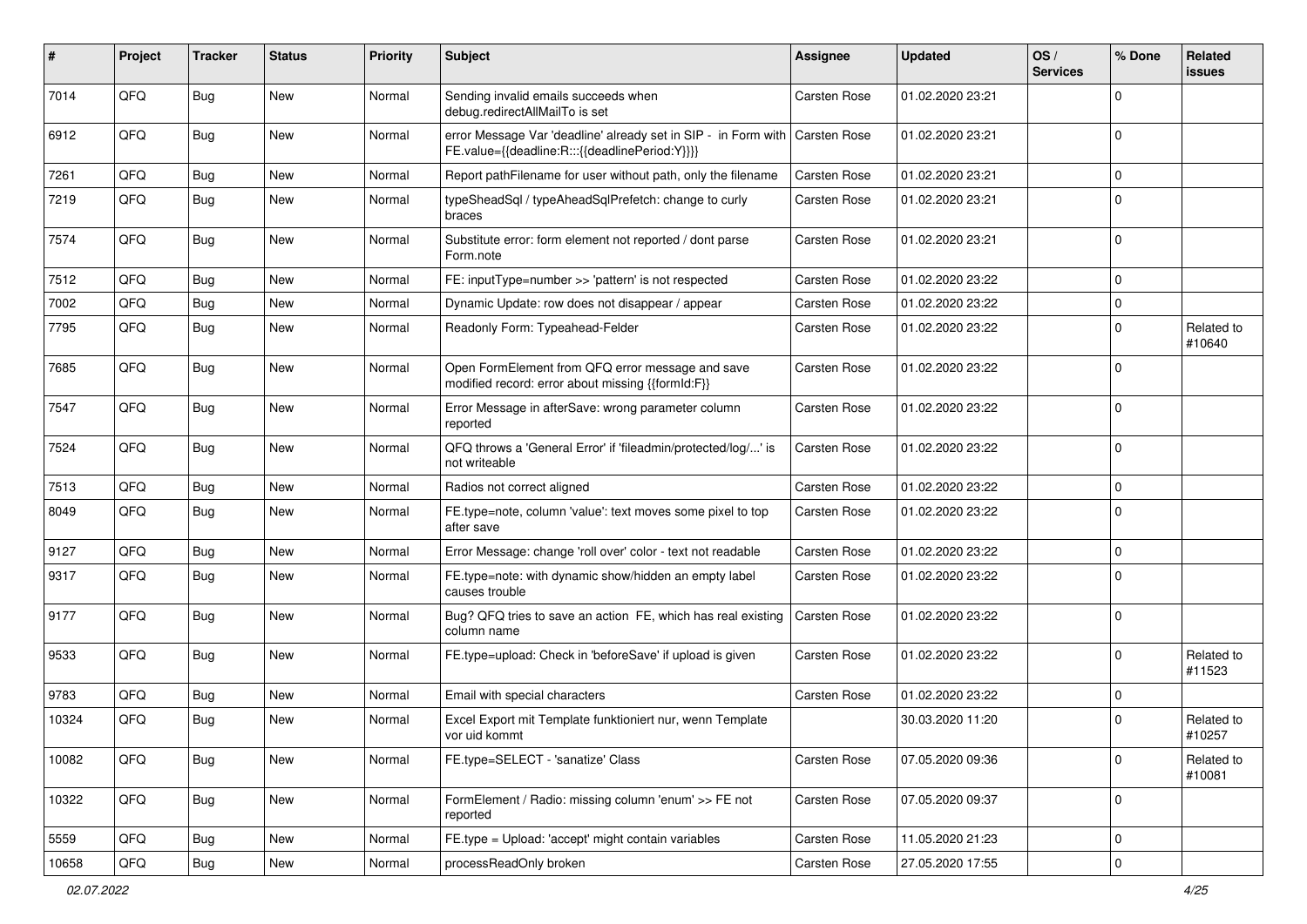| #     | Project | <b>Tracker</b> | <b>Status</b>     | <b>Priority</b> | <b>Subject</b>                                                                      | <b>Assignee</b>     | <b>Updated</b>   | OS/<br><b>Services</b> | % Done      | Related<br>issues                                                    |
|-------|---------|----------------|-------------------|-----------------|-------------------------------------------------------------------------------------|---------------------|------------------|------------------------|-------------|----------------------------------------------------------------------|
| 10890 | QFQ     | <b>Bug</b>     | New               | Normal          | AutoCron hangs                                                                      |                     | 20.07.2020 13:56 |                        | $\Omega$    |                                                                      |
| 11195 | QFQ     | <b>Bug</b>     | New               | Low             | Dynamic Update: Note not updated if new text is empty<br>(v20.4)                    |                     | 25.09.2020 11:14 |                        | $\Omega$    |                                                                      |
| 11239 | QFQ     | <b>Bug</b>     | New               | Normal          | Radiobutton (plain): horizontales Rendern abhängig vom<br>Datentyp in der Datenbank | Carsten Rose        | 30.09.2020 18:37 |                        | $\Omega$    |                                                                      |
| 10937 | QFQ     | <b>Bug</b>     | New               | Normal          | Fehler mit abhängigen Select- Feldern beim Positionieren                            | <b>Carsten Rose</b> | 12.11.2020 23:45 |                        | $\Omega$    |                                                                      |
| 10759 | QFQ     | <b>Bug</b>     | New               | Normal          | emptyMeansNull - Feld falsch aktualisiert                                           |                     | 12.11.2020 23:45 |                        | $\mathbf 0$ |                                                                      |
| 10704 | QFQ     | <b>Bug</b>     | New               | Normal          | wkhtml problem rendering fullCalendar.js / fabric.js >><br>successor: puppeteer     | <b>Carsten Rose</b> | 12.11.2020 23:45 |                        | $\Omega$    | Related to<br>#5024,<br>Related to<br>#4650,<br>Related to<br>#10715 |
| 10588 | QFQ     | <b>Bug</b>     | <b>New</b>        | Normal          | typeahed Tag: Doku anpassen                                                         | <b>Carsten Rose</b> | 12.11.2020 23:45 |                        | $\Omega$    |                                                                      |
| 11522 | QFQ     | <b>Bug</b>     | New               | Normal          | Aus/Einblenden von Reitern                                                          |                     | 13.11.2020 14:58 |                        | $\Omega$    |                                                                      |
| 11695 | QFQ     | <b>Bug</b>     | New               | Normal          | MultiForm required FE Error                                                         | Carsten Rose        | 04.12.2020 13:34 |                        | $\mathbf 0$ |                                                                      |
| 11715 | QFQ     | <b>Bug</b>     | New               | Normal          | acceptZeroAsRequired and requiredOffButMark do not<br>coincide                      |                     | 08.12.2020 12:13 |                        | $\Omega$    |                                                                      |
| 11752 | QFQ     | Bug            | New               | Normal          | checkbox renders multiple input elements with same name                             | <b>Carsten Rose</b> | 17.12.2020 14:58 |                        | $\Omega$    | Related to<br>#11750                                                 |
| 9126  | QFQ     | Bug            | Some day<br>maybe | Normal          | hidden Form elements are present in page source                                     |                     | 02.01.2021 18:41 |                        | l 0         |                                                                      |
| 9281  | QFQ     | <b>Bug</b>     | Some day<br>maybe | Normal          | Allow STRICT_TRANS_TABLES                                                           | Carsten Rose        | 02.01.2021 18:43 |                        | $\mathbf 0$ |                                                                      |
| 9958  | QFQ     | <b>Bug</b>     | Priorize          | Normal          | Broken subrecord query: no error message                                            | Carsten Rose        | 05.02.2021 15:15 |                        | $\mathbf 0$ |                                                                      |
| 12040 | QFQ     | <b>Bug</b>     | New               | Normal          | FE Mode 'hidden' für zwei FEs auf einer Zeile                                       | Carsten Rose        | 18.02.2021 10:13 |                        | $\Omega$    |                                                                      |
| 12045 | QFQ     | <b>Bug</b>     | New               | Normal          | templateGroup afterSave FE: Aufruf ohne<br>sqlHonorFormElements funktioniert nicht  | Carsten Rose        | 18.02.2021 16:33 |                        | $\Omega$    |                                                                      |
| 12133 | QFQ     | <b>Bug</b>     | New               | Normal          | NPM, phpSpreadSheet aktualisieren                                                   | Carsten Rose        | 15.03.2021 09:04 |                        | $\mathbf 0$ |                                                                      |
| 12187 | QFQ     | Bug            | New               | Normal          | Trigger FormAsFile() via Report: probably problem with multi<br>DB setup            | <b>Carsten Rose</b> | 20.03.2021 21:20 |                        | $\Omega$    |                                                                      |
| 11347 | QFQ     | Bug            | Feedback          | Normal          | If Bedingungen funktionieren nicht korrekt                                          | Christoph Fuchs     | 21.03.2021 20:37 |                        | ١o          |                                                                      |
| 11668 | QFQ     | Bug            | New               | Normal          | Play function.sql - problem with mysql                                              | Carsten Rose        | 03.05.2021 20:48 |                        | 0           |                                                                      |
| 11667 | QFQ     | <b>Bug</b>     | New               | Normal          | MySQL mariadb-server-10.3: Incorrect datetime value                                 | Carsten Rose        | 03.05.2021 20:48 |                        | $\mathbf 0$ |                                                                      |
| 10766 | QFQ     | <b>Bug</b>     | New               | High            | Radiobutton / parameter.buttonClass=btn-default: dynamic<br>update                  |                     | 03.05.2021 21:12 |                        | 0           | Related to<br>#11237                                                 |
| 10640 | QFQ     | Bug            | New               | High            | TypeAhead Tag: FE editierbar trotz readOnly                                         | Carsten Rose        | 03.05.2021 21:12 |                        | 0           | Related to<br>#7795                                                  |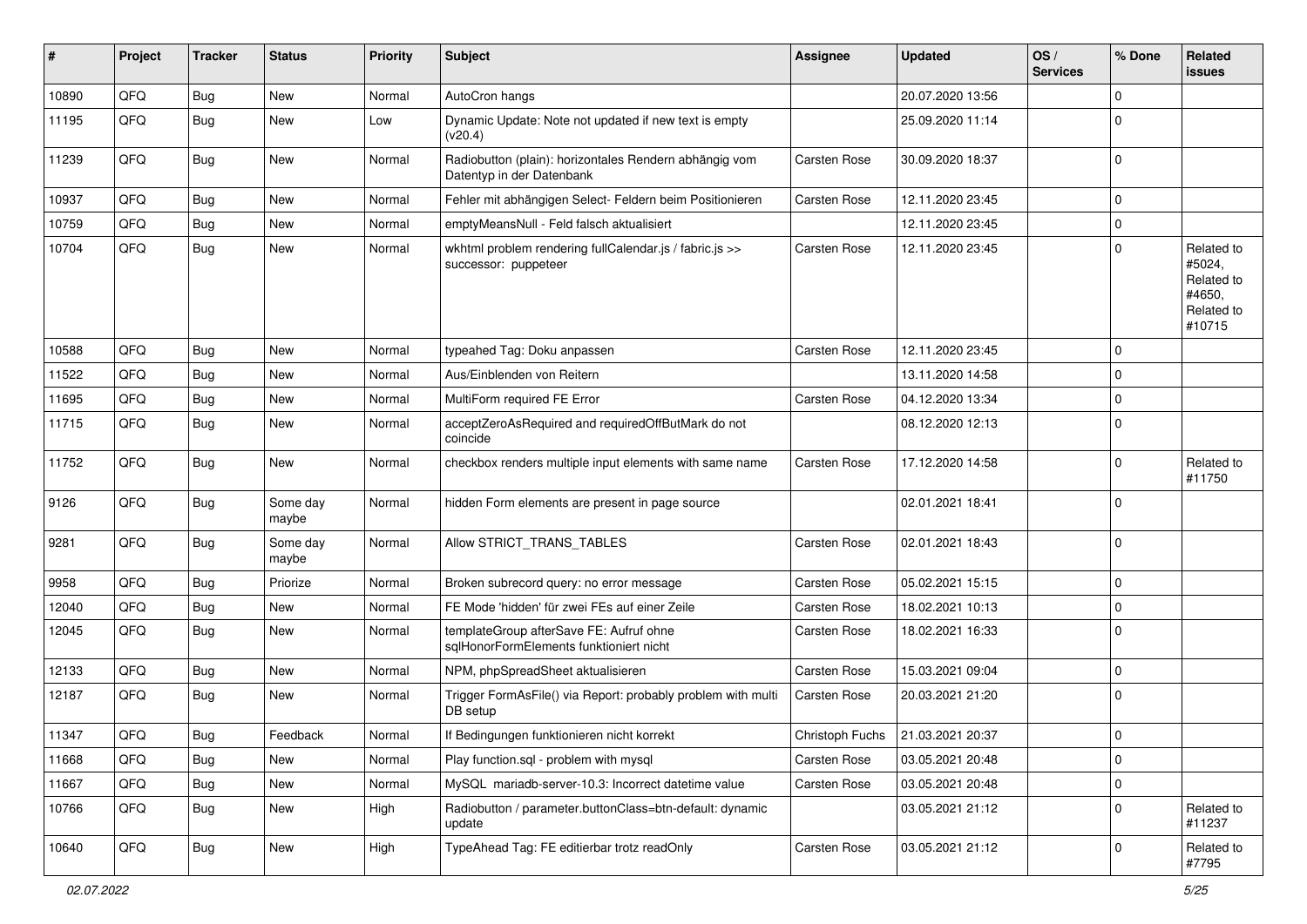| #     | Project | <b>Tracker</b> | <b>Status</b>     | <b>Priority</b> | <b>Subject</b>                                                                                         | <b>Assignee</b>     | <b>Updated</b>   | OS/<br><b>Services</b> | % Done      | Related<br>issues                            |
|-------|---------|----------------|-------------------|-----------------|--------------------------------------------------------------------------------------------------------|---------------------|------------------|------------------------|-------------|----------------------------------------------|
| 10508 | QFQ     | <b>Bug</b>     | New               | High            | Multi Form broken on Multi DB Instance                                                                 | <b>Carsten Rose</b> | 03.05.2021 21:12 |                        | $\Omega$    |                                              |
| 10506 | QFQ     | Bug            | New               | High            | Template Group broken on MultiDB instance                                                              | <b>Carsten Rose</b> | 03.05.2021 21:12 |                        | $\Omega$    | Related to<br>#10505                         |
| 10081 | QFQ     | Bug            | New               | High            | Stale record lock after 'forbidden' character                                                          | <b>Carsten Rose</b> | 03.05.2021 21:12 |                        | $\Omega$    | Related to<br>#10082,<br>Related to<br>#9789 |
| 12468 | QFQ     | <b>Bug</b>     | <b>New</b>        | Urgent          | Form: update Form.title after save                                                                     | Carsten Rose        | 03.05.2021 21:12 |                        | $\mathbf 0$ |                                              |
| 11237 | QFQ     | <b>Bug</b>     | New               | High            | Radiobutton / parameter.buttonClass= btn-default - kein dirty<br>Trigger                               | Benjamin Baer       | 03.05.2021 21:12 |                        | $\Omega$    | Related to<br>#10766                         |
| 11057 | QFQ     | Bug            | <b>New</b>        | High            | Checkboxes ohne span.checkmark im Report werden<br>ausgeblendet                                        | Benjamin Baer       | 03.05.2021 21:12 |                        | $\Omega$    | Related to<br>#11039                         |
| 3570  | QFQ     | Bug            | Some day<br>maybe | High            | Formular mit prmitnew permitEdit=Always wird nicht<br>aufgerufen (ist leer)                            | <b>Carsten Rose</b> | 03.05.2021 21:14 |                        | $\Omega$    |                                              |
| 3109  | QFQ     | Bug            | Some day<br>maybe | High            | RealUrl: Links werden nicht korrekt gerendert                                                          | Carsten Rose        | 03.05.2021 21:14 |                        | $\Omega$    |                                              |
| 3061  | QFQ     | <b>Bug</b>     | Some day<br>maybe | High            | winstitute: mysql connection durcheinander - nmhp17<br>(ag7)/QFQ arbeitet mit DB/Tabellen von biostat. | <b>Carsten Rose</b> | 03.05.2021 21:14 |                        | l 0         |                                              |
| 7650  | QFQ     | Bug            | New               | High            | Optional do not show 'required' sign on FormElement                                                    | Carsten Rose        | 03.05.2021 21:14 |                        | $\mathbf 0$ |                                              |
| 5459  | QFQ     | Bug            | <b>New</b>        | High            | Multi DB: spread system tables between 'QFQ' and 'Data'-DB                                             | <b>Carsten Rose</b> | 03.05.2021 21:14 |                        | $\Omega$    | Related to<br>#4720                          |
| 5221  | QFQ     | Bug            | <b>New</b>        | High            | Download Dialog: Bleibt stehen in FF wenn Datei automatisch<br>gespeichert wird.                       | Carsten Rose        | 03.05.2021 21:14 |                        | $\Omega$    |                                              |
| 4279  | QFQ     | Bug            | Some day<br>maybe | High            | config.linkVars lost                                                                                   | <b>Carsten Rose</b> | 03.05.2021 21:14 |                        | $\Omega$    |                                              |
| 8668  | QFQ     | Bug            | <b>New</b>        | High            | Pill disabled: dyamic mode 'hidden' not respected - FE is still<br>required                            | Carsten Rose        | 03.05.2021 21:14 |                        | $\Omega$    |                                              |
| 8431  | QFQ     | Bug            | New               | High            | autocron.php with wrong path                                                                           | <b>Carsten Rose</b> | 03.05.2021 21:14 |                        | l 0         |                                              |
| 8083  | QFQ     | Bug            | New               | High            | FormEditor: primary table list does not respect<br>'indexDb={{indexData:Y}}'                           | <b>Carsten Rose</b> | 03.05.2021 21:14 |                        | $\Omega$    | Has<br>duplicate<br>#6678                    |
| 7899  | QFQ     | Bug            | <b>New</b>        | High            | Fe.type=password / retype / required: always complain about<br>missing value                           | <b>Carsten Rose</b> | 03.05.2021 21:14 |                        | l 0         |                                              |
| 9534  | QFQ     | <b>Bug</b>     | Priorize          | Urgent          | FE.type=upload: 'Unknown Mode: ID"                                                                     | Carsten Rose        | 03.05.2021 21:14 |                        | $\mathbf 0$ | Related to<br>#9532                          |
| 9173  | QFQ     | <b>Bug</b>     | Priorize          | Urgent          | Stale Record Lock: Firefox                                                                             | Carsten Rose        | 03.05.2021 21:14 |                        | $\mathbf 0$ | Related to<br>#9789                          |
| 9531  | QFQ     | <b>Bug</b>     | New               | High            | FE File: Dynamic Update / modeSql / required detected even<br>it not set                               | Carsten Rose        | 11.06.2021 20:32 |                        | 0           | Related to<br>#12398                         |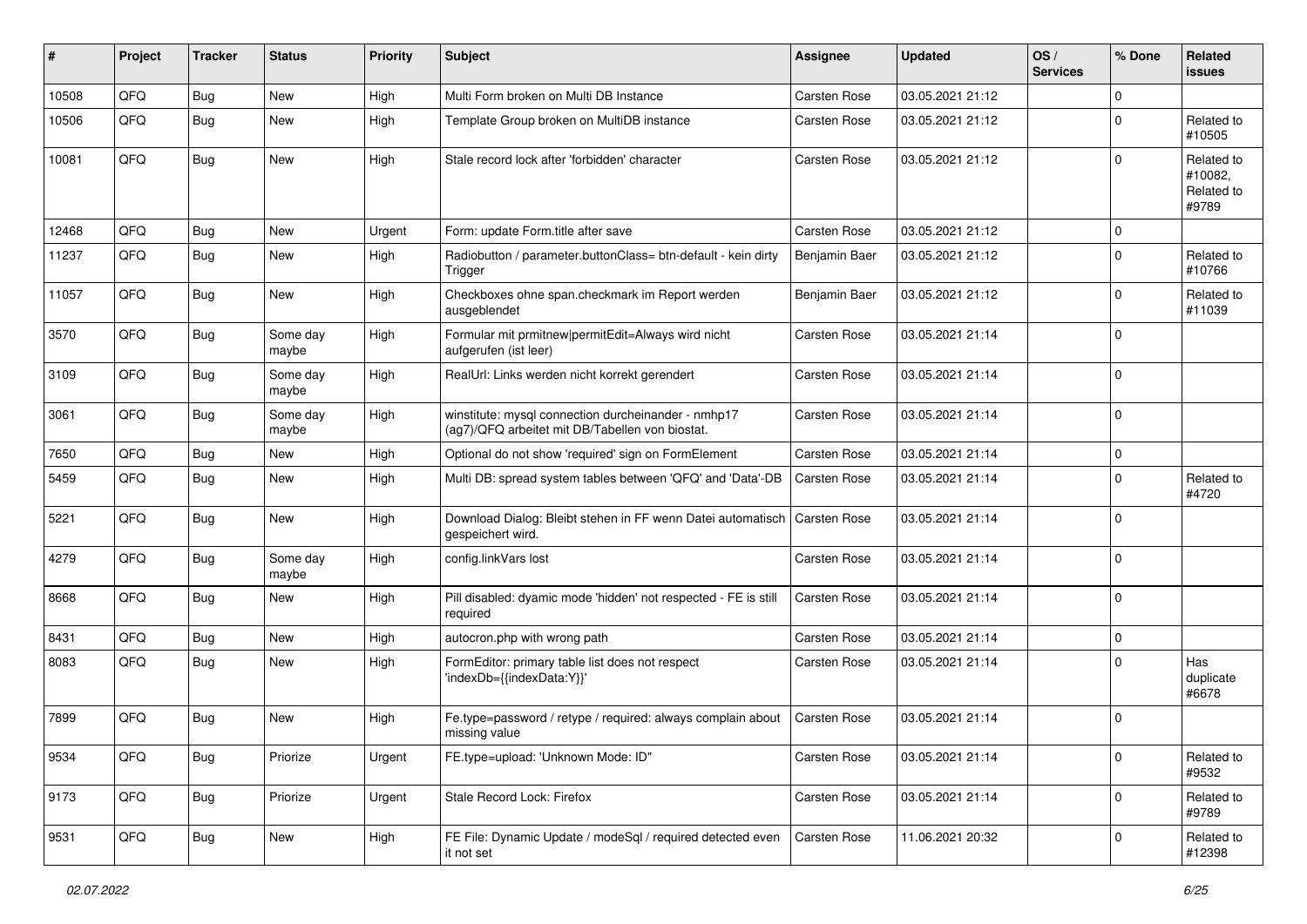| $\sharp$ | Project | <b>Tracker</b> | <b>Status</b>     | <b>Priority</b> | <b>Subject</b>                                                                                           | <b>Assignee</b>     | <b>Updated</b>   | OS/<br><b>Services</b> | % Done         | Related<br>issues                                                       |
|----------|---------|----------------|-------------------|-----------------|----------------------------------------------------------------------------------------------------------|---------------------|------------------|------------------------|----------------|-------------------------------------------------------------------------|
| 7890     | QFQ     | Bug            | <b>New</b>        | Normal          | FormElement 'required': extraButtonInfo not aligned                                                      | <b>Carsten Rose</b> | 11.06.2021 21:17 |                        | $\mathbf 0$    | Related to<br>#11517                                                    |
| 9347     | QFQ     | Bug            | New               | High            | FE.type=upload with dynamic show/hidden: required not<br>detected                                        | <b>Carsten Rose</b> | 12.06.2021 10:40 |                        | 0              | Related to<br>#5305,<br>Related to<br>#12398                            |
| 9121     | QFQ     | <b>Bug</b>     | Priorize          | High            | sip links have r and __dbIndexData set                                                                   | <b>Carsten Rose</b> | 12.06.2021 10:41 |                        | $\overline{0}$ |                                                                         |
| 5305     | QFQ     | <b>Bug</b>     | New               | Normal          | Upload FormElement: nicht disabled by readonly Form                                                      | <b>Carsten Rose</b> | 16.06.2021 13:43 |                        | $\mathbf 0$    | Related to<br>#9347,<br>Related to<br>#9834                             |
| 9669     | QFQ     | <b>Bug</b>     | Some day<br>maybe | Normal          | Checkbox / Template Group: radio/checkbox visible broken<br>after 'add'                                  | <b>Carsten Rose</b> | 16.06.2021 13:47 |                        | $\mathbf 0$    | Related to<br>#8091                                                     |
| 10661    | QFQ     | <b>Bug</b>     | In Progress       | Normal          | Typo3 Warnungen                                                                                          | <b>Carsten Rose</b> | 07.09.2021 13:23 |                        | 0              | Related to<br>#12440                                                    |
| 12325    | QFQ     | <b>Bug</b>     | Priorize          | Normal          | MultiDB form.dblndex not working for report syntax                                                       | <b>Carsten Rose</b> | 07.09.2021 13:37 |                        | $\mathbf 0$    | Related to<br>#12145,<br>Related to<br>#12314                           |
| 7456     | QFQ     | <b>Bug</b>     | Some day<br>maybe | Low             | Todos in Code: solve or make ticket                                                                      | <b>Carsten Rose</b> | 16.09.2021 15:10 |                        | 0              |                                                                         |
| 9013     | QFQ     | Bug            | New               | Normal          | Error in Twig template not handled                                                                       | <b>Carsten Rose</b> | 20.10.2021 13:43 |                        | $\mathbf 0$    |                                                                         |
| 9834     | QFQ     | <b>Bug</b>     | Priorize          | Normal          | Input elements with tag 'disabled' are missing on form-submit:<br>server option 'processReadOnly' broken | <b>Carsten Rose</b> | 07.12.2021 16:43 |                        | 0              | Related to<br>#9691,<br>Related to<br>#5305, Has<br>duplicate<br>#12331 |
| 6116     | QFQ     | <b>Bug</b>     | Priorize          | High            | value of checkbox not saved                                                                              | <b>Carsten Rose</b> | 07.12.2021 17:19 |                        | 0              |                                                                         |
| 12974    | QFQ     | <b>Bug</b>     | New               | High            | Sanitize Queries in Action-Elements                                                                      | <b>Carsten Rose</b> | 07.12.2021 17:19 |                        | 0              |                                                                         |
| 12670    | QFQ     | Bug            | New               | High            | Dropdown-Menu classes können nicht mehr angegeben<br>werden                                              | <b>Carsten Rose</b> | 07.12.2021 17:19 |                        | 0              |                                                                         |
| 12513    | QFQ     | Bug            | <b>New</b>        | High            | Implement server side check of maxlength                                                                 | <b>Carsten Rose</b> | 07.12.2021 17:19 |                        | $\mathbf 0$    |                                                                         |
| 12545    | QFQ     | Bug            | New               | Urgent          | sql.log not created / updated                                                                            | <b>Carsten Rose</b> | 14.12.2021 16:02 |                        | 0              |                                                                         |
| 12702    | QFQ     | Bug            | New               | High            | templateGroup: broken in multiDb Setup                                                                   | Carsten Rose        | 14.12.2021 16:02 |                        | $\overline{0}$ |                                                                         |
| 12463    | QFQ     | Bug            | ToDo              | High            | QFQ Function: 'function' and 'sql' on same level - output of sql<br>is shown two times.                  | Carsten Rose        | 15.12.2021 16:31 |                        | $\overline{0}$ |                                                                         |
| 12327    | QFQ     | <b>Bug</b>     | New               | Normal          | Copy to clipboard: Glyphicon can not be changed                                                          | Carsten Rose        | 27.12.2021 17:59 |                        | $\overline{0}$ |                                                                         |
| 4457     | QFQ     | Bug            | Priorize          | Normal          | typeahead: pressing return to select an item, saves the form<br>and closes the form.                     | Benjamin Baer       | 03.01.2022 08:01 |                        | $\overline{0}$ | Related to<br>#4398                                                     |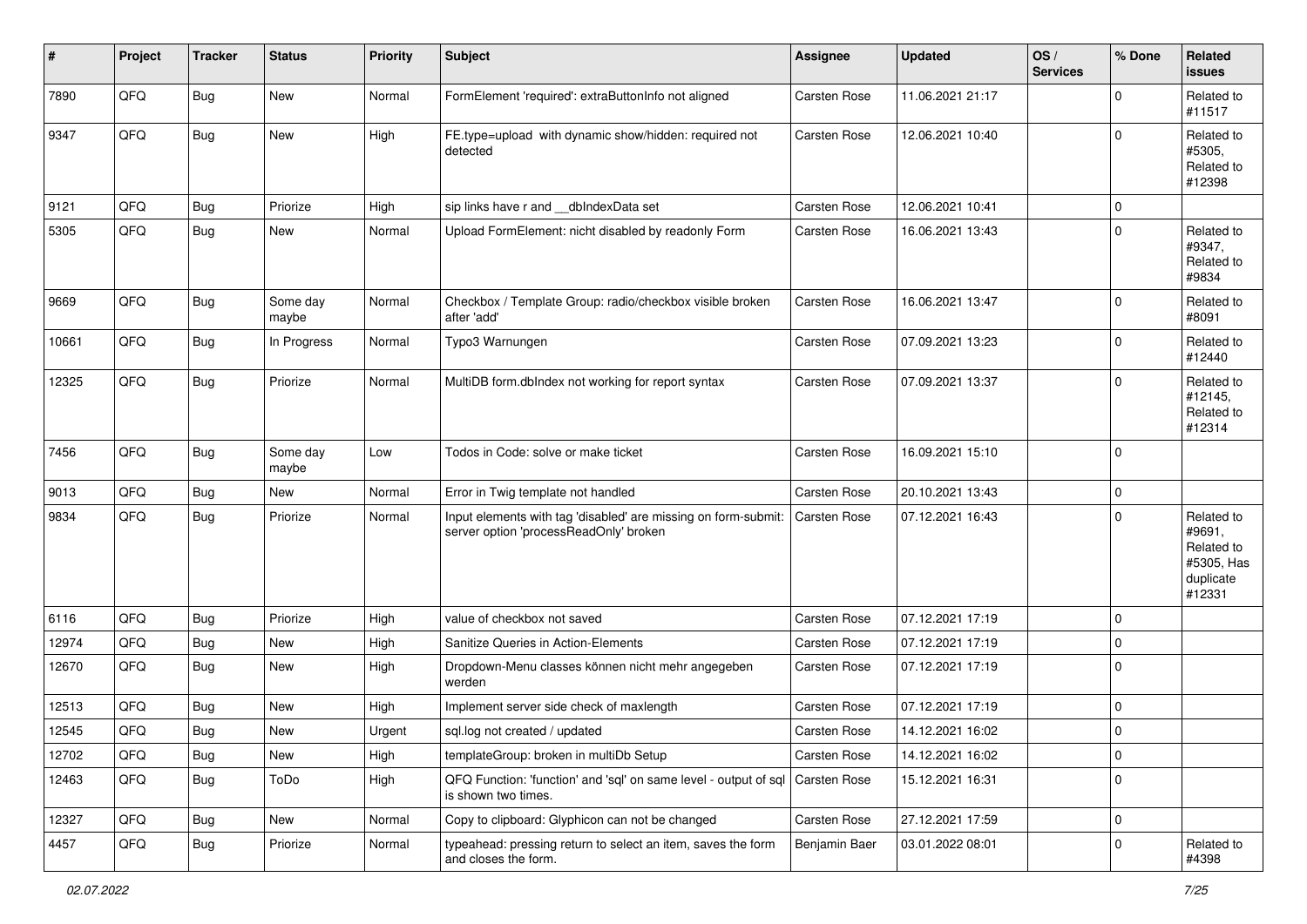| #     | Project | <b>Tracker</b> | <b>Status</b> | <b>Priority</b> | <b>Subject</b>                                                                                                                                      | Assignee            | <b>Updated</b>   | OS/<br><b>Services</b> | % Done       | Related<br>issues                                                                                                              |
|-------|---------|----------------|---------------|-----------------|-----------------------------------------------------------------------------------------------------------------------------------------------------|---------------------|------------------|------------------------|--------------|--------------------------------------------------------------------------------------------------------------------------------|
| 6566  | QFQ     | <b>Bug</b>     | Priorize      | Normal          | Link Function 'delete': provided parameter missing on page<br>reload                                                                                | Benjamin Baer       | 03.01.2022 08:08 |                        | 0            |                                                                                                                                |
| 13659 | QFQ     | <b>Bug</b>     | New           | Normal          | wrong sanitize class applied to R-store                                                                                                             | Carsten Rose        | 15.01.2022 14:23 |                        | $\mathbf 0$  |                                                                                                                                |
| 13706 | QFQ     | <b>Bug</b>     | New           | Normal          | Wrong CheckType in FieldElement LastStatus of Form Cron                                                                                             | Carsten Rose        | 21.01.2022 18:20 |                        | $\mathbf 0$  |                                                                                                                                |
| 12395 | QFQ     | <b>Bug</b>     | ToDo          | High            | QFQ Function: Result two times shown                                                                                                                | Carsten Rose        | 18.02.2022 08:59 |                        | $\mathbf 0$  |                                                                                                                                |
| 13647 | QFQ     | <b>Bug</b>     | <b>New</b>    | Normal          | Autofocus funktioniert nicht auf Chrome                                                                                                             | Benjamin Baer       | 19.03.2022 17:44 |                        | $\mathbf 0$  |                                                                                                                                |
| 13592 | QFQ     | <b>Bug</b>     | New           | Normal          | QFQ Build Queue: das vergeben von Tags klappt nicht. Es<br>werden keine Releases gebaut.                                                            | <b>Carsten Rose</b> | 19.03.2022 17:45 |                        | $\Omega$     |                                                                                                                                |
| 13528 | QFQ     | <b>Bug</b>     | <b>New</b>    | Normal          | qfq.io > releases: es wird kein neues Release angelegt                                                                                              | Benjamin Baer       | 19.03.2022 17:46 |                        | $\mathbf 0$  |                                                                                                                                |
| 13460 | QFQ     | <b>Bug</b>     | New           | Normal          | Doc: Password set/reset  password should not processed<br>with 'html encode'                                                                        | Carsten Rose        | 19.03.2022 17:46 |                        | $\Omega$     |                                                                                                                                |
| 13332 | QFQ     | <b>Bug</b>     | <b>New</b>    | Normal          | Multi Form: Required Felder werden visuell nicht markiert.                                                                                          | Carsten Rose        | 19.03.2022 17:47 |                        | $\mathbf 0$  |                                                                                                                                |
| 13331 | QFQ     | <b>Bug</b>     | New           | Normal          | Multi Form: Clear Icon misplaced                                                                                                                    | Carsten Rose        | 19.03.2022 17:47 |                        | $\mathbf 0$  |                                                                                                                                |
| 12716 | QFQ     | <b>Bug</b>     | New           | Normal          | template group: Pattern only applied to first instance                                                                                              | Carsten Rose        | 19.03.2022 17:47 |                        | $\mathbf 0$  |                                                                                                                                |
| 12581 | QFQ     | <b>Bug</b>     | New           | Normal          | Form.forward=close: Record 'new' in new browser tab > save<br>(& close) >> Form is not reloaded with new created record id<br>and stays in mode=new | Carsten Rose        | 19.03.2022 17:48 |                        | $\Omega$     |                                                                                                                                |
| 12520 | QFQ     | <b>Bug</b>     | <b>New</b>    | Normal          | Switch FE User: still active even FE User session expired                                                                                           | Carsten Rose        | 19.03.2022 17:48 |                        | $\mathbf{0}$ |                                                                                                                                |
| 12508 | QFQ     | <b>Bug</b>     | In Progress   | High            | qfq Form: sendMail                                                                                                                                  | Karin Niffeler      | 19.03.2022 17:48 |                        | $\mathbf 0$  |                                                                                                                                |
| 12512 | QFQ     | <b>Bug</b>     | <b>New</b>    | Normal          | Some MySQL Installation can't use 'stored procedures'                                                                                               | Carsten Rose        | 19.03.2022 17:48 |                        | $\mathbf 0$  |                                                                                                                                |
| 12546 | QFQ     | <b>Bug</b>     | Feedback      | Normal          | Branch 'Development' - Unit Tests mit dirty workaround<br>angepasst                                                                                 | Carsten Rose        | 19.03.2022 17:48 |                        | $\mathbf 0$  |                                                                                                                                |
| 12714 | QFQ     | <b>Bug</b>     | <b>New</b>    | Normal          | Conversion of GIF to PDF broken when GIF contains Alpha.                                                                                            | Carsten Rose        | 19.03.2022 17:49 |                        | $\mathbf 0$  |                                                                                                                                |
| 6140  | QFQ     | <b>Bug</b>     | Priorize      | Normal          | QFQ DnD Sort: Locked fields                                                                                                                         | Benjamin Baer       | 21.03.2022 09:56 |                        | $\mathbf 0$  |                                                                                                                                |
| 8891  | QFQ     | <b>Bug</b>     | <b>New</b>    | High            | formSubmitLog: do not log passwords                                                                                                                 | Enis Nuredini       | 25.03.2022 09:06 |                        | $\mathbf 0$  |                                                                                                                                |
| 13899 | QFQ     | <b>Bug</b>     | ToDo          | Normal          | Selenium: zum laufen bringen                                                                                                                        | Enis Nuredini       | 25.03.2022 10:24 |                        | $\mathbf 0$  |                                                                                                                                |
| 13451 | QFQ     | Bug            | <b>New</b>    | Normal          | Character Counter / Max Character: Problem in Safari                                                                                                | Carsten Rose        | 15.04.2022 17:18 |                        | $\mathbf 0$  |                                                                                                                                |
| 14091 | QFQ     | <b>Bug</b>     | <b>New</b>    | Normal          | inconsistent template path for twig                                                                                                                 | Carsten Rose        | 19.04.2022 18:36 |                        | $\mathbf 0$  |                                                                                                                                |
| 11517 | QFQ     | <b>Bug</b>     | In Progress   | Normal          | extraButtonInfo Broken for multiple FormElements                                                                                                    | Carsten Rose        | 12.05.2022 13:12 |                        | $\mathbf 0$  | Related to<br>#7890,<br>Related to<br>#3811, Has<br>duplicate<br>#10905, Has<br>duplicate<br>#10553, Has<br>duplicate<br>#6779 |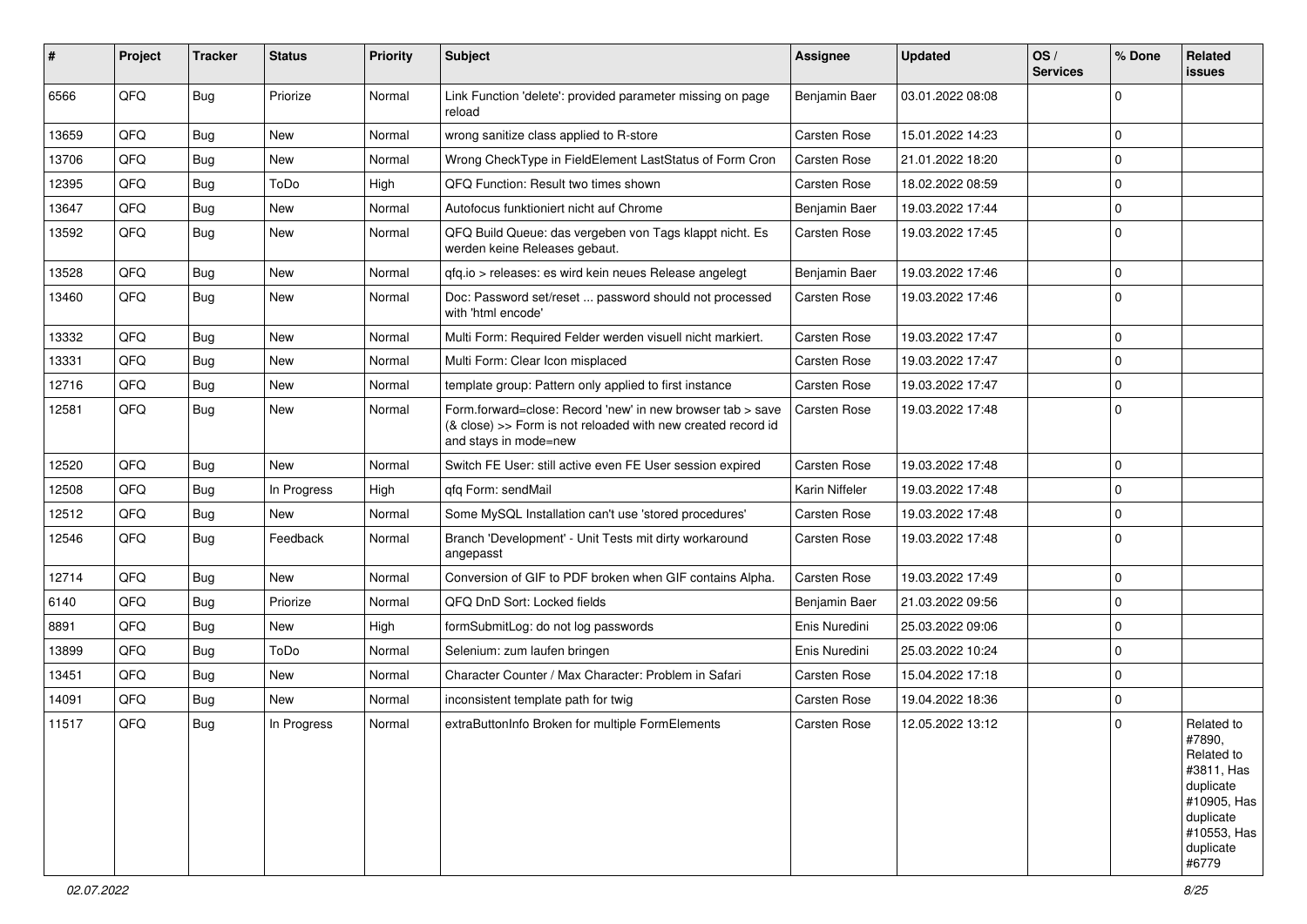| #     | Project | <b>Tracker</b> | <b>Status</b> | <b>Priority</b> | <b>Subject</b>                                                                                      | <b>Assignee</b>     | <b>Updated</b>   | OS/<br><b>Services</b> | % Done      | <b>Related</b><br>issues                         |
|-------|---------|----------------|---------------|-----------------|-----------------------------------------------------------------------------------------------------|---------------------|------------------|------------------------|-------------|--------------------------------------------------|
| 13767 | QFQ     | <b>Bug</b>     | Feedback      | Normal          | date/time-picker: required shows up/down button orange                                              | Enis Nuredini       | 16.05.2022 23:16 |                        | $\Omega$    |                                                  |
| 14245 | QFQ     | Bug            | <b>New</b>    | Normal          | Form Save Btn bleibt disabled wenn Datumsfeld über<br>Datepicker geändert                           | Enis Nuredini       | 27.05.2022 13:45 |                        | $\Omega$    | Related to<br>#13689                             |
| 13689 | QFQ     | Bug            | <b>New</b>    | Normal          | Enter auf Eingabefeld mit ungültigem Wert führt zu blurry<br>Seite                                  | Enis Nuredini       | 28.05.2022 10:53 |                        | $\Omega$    | Related to<br>#14245, Has<br>duplicate<br>#11891 |
| 14077 | QFQ     | Bug            | New           | Normal          | As link: Attribute 'class' missing by r:1 and r:3 - but should<br>set                               | <b>Carsten Rose</b> | 28.05.2022 11:02 |                        | $\Omega$    | Related to<br>#5342,<br>Related to<br>#4343      |
| 14233 | QFQ     | <b>Bug</b>     | <b>New</b>    | Normal          | AS _link: question - HTML is not rendered                                                           | Carsten Rose        | 28.05.2022 11:02 |                        | $\Omega$    |                                                  |
| 13943 | QFQ     | <b>Bug</b>     | Priorize      | Normal          | unable to find formgroup                                                                            | Enis Nuredini       | 28.05.2022 11:03 |                        | $\Omega$    |                                                  |
| 12989 | QFQ     | <b>Bug</b>     | <b>New</b>    | Normal          | empty string does not trigger dynamic update                                                        | Enis Nuredini       | 28.05.2022 11:09 |                        | $\Omega$    |                                                  |
| 11630 | QFQ     | Bug            | Feedback      | High            | Bitte check ob CALL() in 20.11.0 noch so funktioniert wie in<br>20.4.1                              | Enis Nuredini       | 28.05.2022 13:45 |                        | $\Omega$    | Related to<br>#11325                             |
| 12066 | QFQ     | <b>Bug</b>     | <b>New</b>    | High            | enterAsSubmit: Forward wird nicht ausgeführt                                                        | Enis Nuredini       | 29.05.2022 09:23 |                        | $\Omega$    |                                                  |
| 13716 | QFQ     | Bug            | New           | High            | Firefox ask to store username/password                                                              | Enis Nuredini       | 30.05.2022 09:31 |                        | $\Omega$    | Related to<br>#13827                             |
| 14175 | QFQ     | Bug            | In Progress   | Normal          | Opening a form with no QFQ Session cookie fails                                                     | Carsten Rose        | 03.06.2022 10:40 |                        | $\mathbf 0$ |                                                  |
| 14304 | QFQ     | <b>Bug</b>     | <b>New</b>    | Normal          | table sorter view safer does not work                                                               | <b>Carsten Rose</b> | 10.06.2022 11:49 |                        | $\Omega$    |                                                  |
| 14305 | QFQ     | Bug            | New           | Normal          | Inline Report editing does not create history entries                                               | Carsten Rose        | 10.06.2022 11:55 |                        | $\mathbf 0$ |                                                  |
| 14322 | QFQ     | Bug            | New           | Normal          | Form Load: by default no scroll (save & close should be<br>visible)                                 | Enis Nuredini       | 15.06.2022 14:12 |                        | $\Omega$    | Related to<br>#14321,<br>Related to<br>#6232     |
| 14303 | QFQ     | Bug            | ToDo          | Normal          | datetime broken with picker                                                                         | Enis Nuredini       | 17.06.2022 09:02 |                        | $\Omega$    | Related to<br>#12630                             |
| 14377 | QFQ     | Bug            | New           | Normal          | Documentation > General Tips: white page after migration                                            | Enis Nuredini       | 19.06.2022 16:37 |                        | l 0         |                                                  |
| 14283 | QFQ     | <b>Bug</b>     | Priorize      | Normal          | HEIC / HEIF convert doesn't trigger                                                                 | <b>Carsten Rose</b> | 19.06.2022 16:37 |                        | $\Omega$    |                                                  |
| 14323 | QFQ     | <b>Bug</b>     | In Progress   | Normal          | Report: render=both single - no impact                                                              | <b>Carsten Rose</b> | 19.06.2022 18:31 |                        | $\mathbf 0$ |                                                  |
| 9077  | QFQ     | Bug            | <b>New</b>    | Normal          | typeAheadSql: report broken SQL                                                                     | Carsten Rose        | 29.06.2022 22:35 |                        | $\Omega$    | Related to<br>#4018                              |
| 2665  | QFQ     | Bug            | Priorize      | Normal          | Dynamic Update funktioniert nicht, wenn beim<br>entsprechenden FormElement eine size angegeben ist. | Benjamin Baer       | 03.01.2022 08:12 |                        | 30          |                                                  |
| 9691  | QFQ     | Bug            | In Progress   | Normal          | Checkbox: dynamic update > readonly                                                                 | Carsten Rose        | 01.02.2020 23:22 |                        | 50          | Related to<br>#9834                              |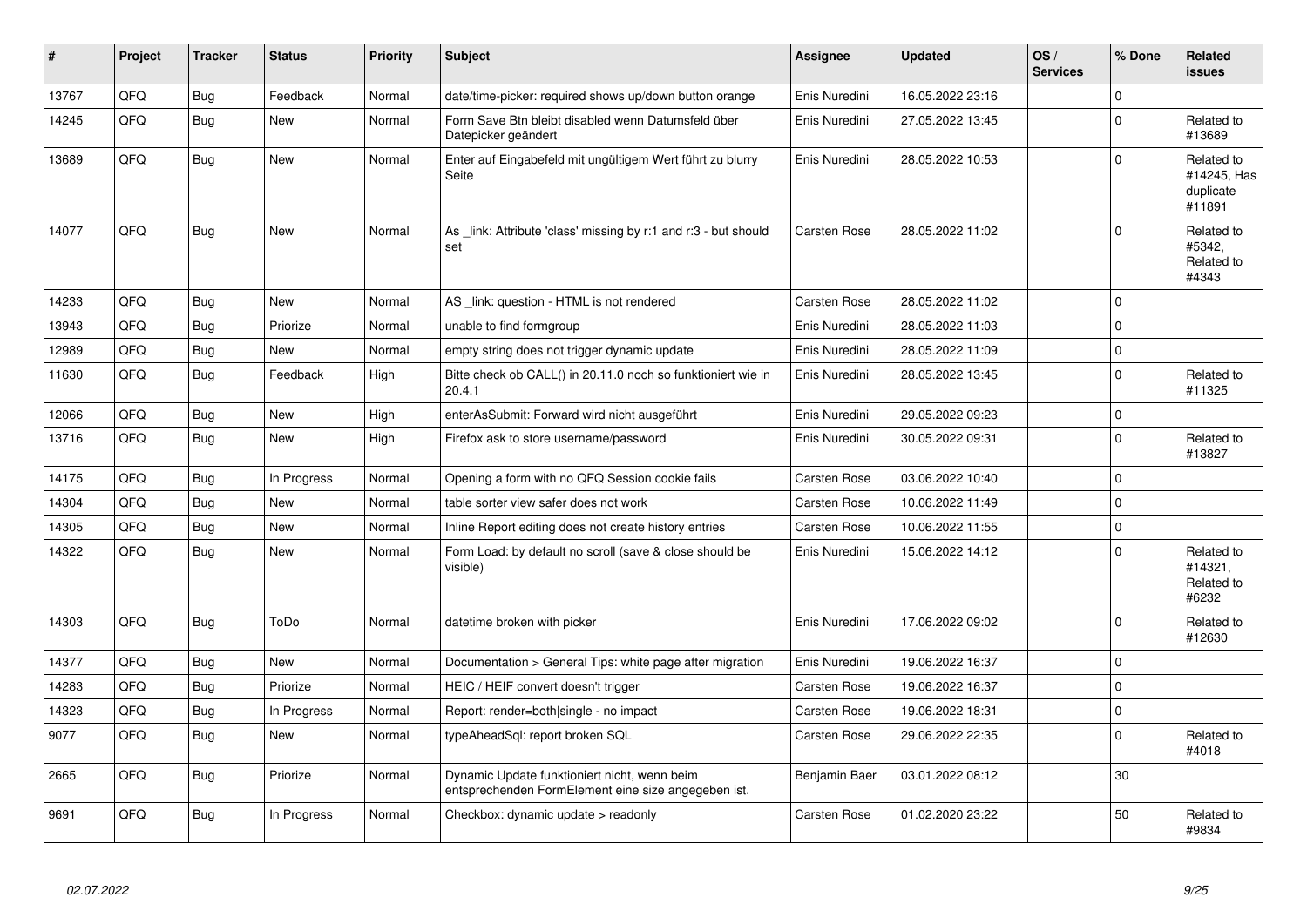| #    | Project | <b>Tracker</b> | <b>Status</b>     | <b>Priority</b> | Subject                                                                                        | <b>Assignee</b>     | <b>Updated</b>   | OS/<br><b>Services</b> | % Done         | Related<br>issues                                                    |
|------|---------|----------------|-------------------|-----------------|------------------------------------------------------------------------------------------------|---------------------|------------------|------------------------|----------------|----------------------------------------------------------------------|
| 3613 | QFQ     | <b>Bug</b>     | Some day<br>maybe | Normal          | note /note unchecked -> note div (col-md) wird weiterhin<br>gerendert                          | Elias Villiger      | 01.02.2020 23:19 |                        | 100            |                                                                      |
| 9275 | QFQ     | <b>Bug</b>     | <b>New</b>        | Normal          | autcron: t3 page, which takes to long to respond, is not<br>reported properly                  | <b>Carsten Rose</b> | 01.02.2020 23:22 |                        | 100            |                                                                      |
| 9789 | QFQ     | <b>Bug</b>     | In Progress       | High            | Record Lock: release to early on 'leave page'                                                  | <b>Carsten Rose</b> | 10.01.2022 09:25 |                        | 100            | Related to<br>#10081,<br>Related to<br>#9173,<br>Related to<br>#8702 |
| 9579 | QFQ     | Feature        | Some day<br>maybe | Normal          | Multiform with Process Row                                                                     | Carsten Rose        | 11.12.2019 16:01 |                        | $\mathbf 0$    |                                                                      |
| 9704 | QFQ     | Feature        | Some day<br>maybe | Normal          | Thumbnails Generieren beim Splitten von PDF Files                                              | <b>Carsten Rose</b> | 11.12.2019 16:01 |                        | $\mathbf 0$    |                                                                      |
| 8894 | QFQ     | Feature        | Some day<br>maybe | Normal          | Documentation Tags Usable in QFQ Application                                                   | Carsten Rose        | 11.12.2019 16:01 |                        | $\mathbf 0$    |                                                                      |
| 8892 | QFQ     | Feature        | Some day<br>maybe | Normal          | Display and Edit SQL Comments in Form Editor                                                   | Carsten Rose        | 11.12.2019 16:01 |                        | $\mathbf 0$    |                                                                      |
| 6992 | QFQ     | Feature        | Some day<br>maybe | Normal          | DB exception: Syntax Highlight                                                                 |                     | 11.12.2019 16:01 |                        | $\mathbf 0$    | Related to<br>#5450                                                  |
| 7108 | QFQ     | Feature        | Some day<br>maybe | Normal          | QFQ Wrap Elements                                                                              |                     | 11.12.2019 16:01 |                        | $\mathbf 0$    |                                                                      |
| 7107 | QFQ     | Feature        | Some day<br>maybe | Normal          | Showcase Registration Tool: Anmeldung / Administration :<br>Liste Anmeldungen / Emaileinaldung | <b>Carsten Rose</b> | 11.12.2019 16:01 |                        | $\mathbf 0$    |                                                                      |
| 7106 | QFQ     | Feature        | Some day<br>maybe | Normal          | Beispiel Nummerierung von Rows in Report                                                       |                     | 11.12.2019 16:01 |                        | $\mathbf 0$    |                                                                      |
| 7105 | QFQ     | Feature        | Some day<br>maybe | Normal          | Beispiel wie man in einer zweiten Tabelle speichert.                                           |                     | 11.12.2019 16:01 |                        | $\mathbf 0$    |                                                                      |
| 7104 | QFQ     | Feature        | Some day<br>maybe | Normal          | Manual: hint about escaping if '\r' appears in mail body                                       |                     | 11.12.2019 16:01 |                        | $\mathbf 0$    |                                                                      |
| 7336 | QFQ     | Feature        | Some day<br>maybe | Normal          | PDF Upload: disallow PDFs with specific Meta information                                       | <b>Carsten Rose</b> | 11.12.2019 16:01 |                        | $\mathbf 0$    |                                                                      |
| 5783 | QFQ     | Feature        | Some day<br>maybe | Normal          | <b>BPMN View/Edit</b>                                                                          |                     | 11.12.2019 16:02 |                        | $\mathbf 0$    |                                                                      |
| 6083 | QFG     | Feature        | Some day<br>maybe | Normal          | Dynamic Update: Value Check via SQL                                                            |                     | 11.12.2019 16:02 |                        | $\overline{0}$ |                                                                      |
| 6299 | QFG     | Feature        | Some day<br>maybe | Normal          | Attack detection: log table with invalid SIP access                                            |                     | 11.12.2019 16:02 |                        | $\mathbf 0$    | Related to<br>#3947                                                  |
| 6288 | QFQ     | Feature        | Some day<br>maybe | Normal          | Best Practice: Erklaeren wie man ein Formular ganz in 'weiss'<br>erstellen kann                |                     | 11.12.2019 16:02 |                        | $\mathbf 0$    |                                                                      |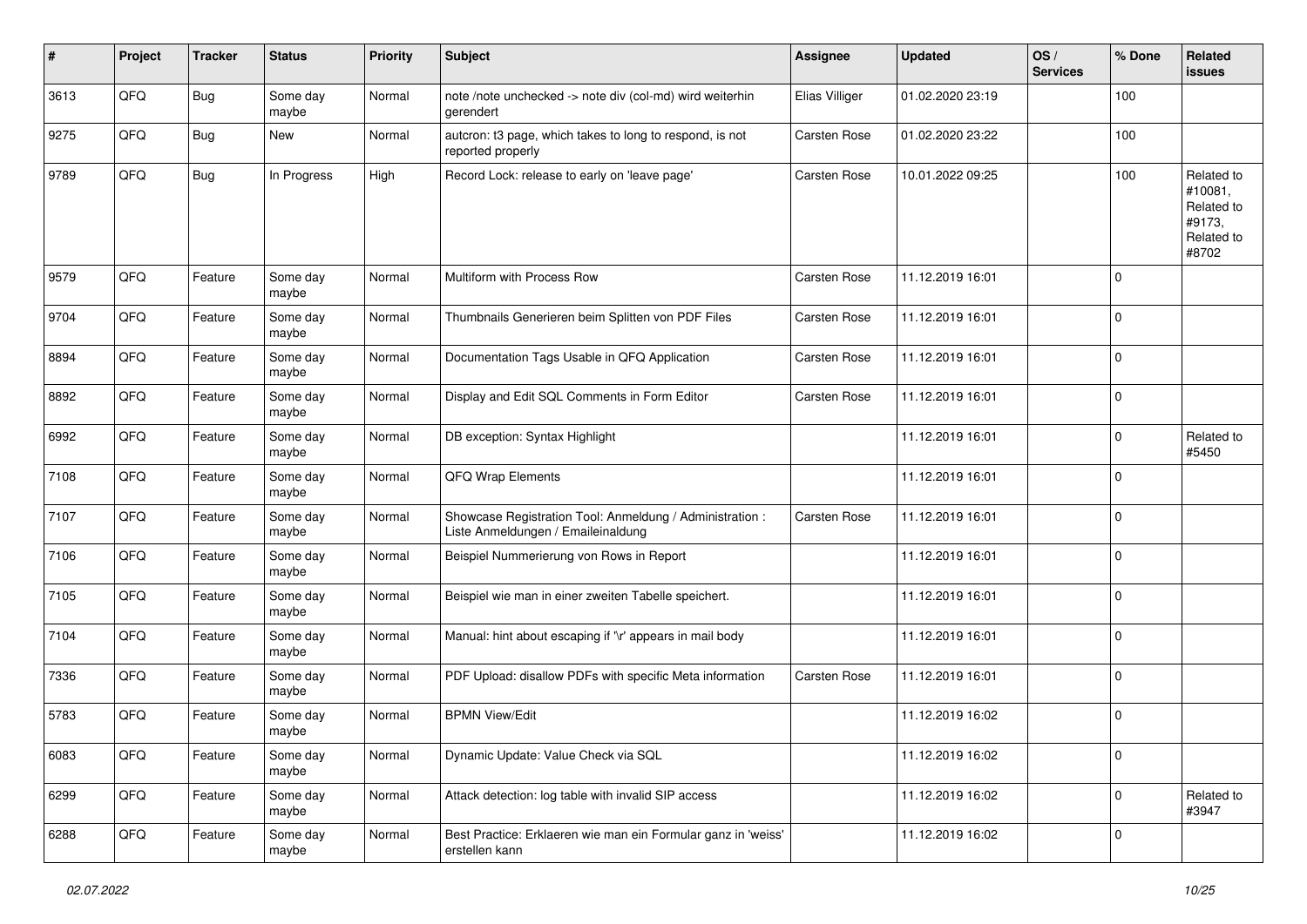| #    | Project | <b>Tracker</b> | <b>Status</b>     | <b>Priority</b> | Subject                                                                                                   | <b>Assignee</b>     | <b>Updated</b>   | OS/<br><b>Services</b> | % Done      | Related<br>issues                           |
|------|---------|----------------|-------------------|-----------------|-----------------------------------------------------------------------------------------------------------|---------------------|------------------|------------------------|-------------|---------------------------------------------|
| 6515 | QFQ     | Feature        | Some day<br>maybe | Normal          | Formular: Felder dynamisch ein/ausblenden                                                                 |                     | 11.12.2019 16:02 |                        | 0           |                                             |
| 6715 | QFQ     | Feature        | Some day<br>maybe | Normal          | Code-Refactoring: dbArray vereinheitlichen                                                                | Carsten Rose        | 11.12.2019 16:02 |                        | $\mathbf 0$ |                                             |
| 4349 | QFQ     | Feature        | Some day<br>maybe | Normal          | link download: downloaded external URL to<br>deliver/concatenate - check mimetipe and handle it correctly | Carsten Rose        | 11.12.2019 16:02 |                        | 0           |                                             |
| 4442 | QFQ     | Feature        | Some day<br>maybe | Normal          | Special Column Name: _link - new symbol G (Glyph) to<br>choose any available symbol                       |                     | 11.12.2019 16:02 |                        | $\mathbf 0$ |                                             |
| 4440 | QFQ     | Feature        | Some day<br>maybe | Normal          | Manual.rst: explain how to. expand PHP Session to 4h                                                      |                     | 11.12.2019 16:02 |                        | $\mathbf 0$ |                                             |
| 4420 | QFQ     | Feature        | Some day<br>maybe | Normal          | Client: Local Storage - store the changes of a form, local in<br>the browser.                             | Benjamin Baer       | 11.12.2019 16:02 |                        | $\mathbf 0$ |                                             |
| 4444 | QFQ     | Feature        | Some day<br>maybe | Normal          | FE.type=upload: detect mime type                                                                          |                     | 11.12.2019 16:02 |                        | $\mathbf 0$ | Related to<br>#4303                         |
| 4839 | QFQ     | Feature        | Some day<br>maybe | Normal          | qfq-handle in <head> Abschnitt</head>                                                                     | <b>Carsten Rose</b> | 11.12.2019 16:02 |                        | $\mathbf 0$ |                                             |
| 4974 | QFQ     | Feature        | Some day<br>maybe | Normal          | Long polling - inform all listening clients of changes                                                    |                     | 11.12.2019 16:02 |                        | $\mathbf 0$ |                                             |
| 4956 | QFQ     | Feature        | Some day<br>maybe | Normal          | Sendmail: Benutzerdefinierte Headers                                                                      | Carsten Rose        | 11.12.2019 16:02 |                        | $\mathbf 0$ |                                             |
| 5160 | QFQ     | Feature        | Some day<br>maybe | Normal          | QFQ collaborative / together.js, ShareJS, y-js, collaborative,                                            |                     | 11.12.2019 16:02 |                        | $\mathbf 0$ |                                             |
| 5129 | QFQ     | Feature        | Some day<br>maybe | Normal          | Reports: SQL fuer x Achse und y Achse                                                                     |                     | 11.12.2019 16:02 |                        | $\mathbf 0$ |                                             |
| 3291 | QFQ     | Feature        | Some day<br>maybe | Normal          | AutoCron websiteToken                                                                                     | Carsten Rose        | 11.12.2019 16:02 |                        | $\mathbf 0$ | Related to<br>#4250                         |
| 3285 | QFQ     | Feature        | Some day<br>maybe | Normal          | Zeichenlimit pro Feld: textarea / editor                                                                  | Carsten Rose        | 11.12.2019 16:02 |                        | $\mathbf 0$ |                                             |
| 3273 | QFQ     | Feature        | Some day<br>maybe | Low             | Dirty Flag in Form                                                                                        | <b>Carsten Rose</b> | 11.12.2019 16:02 |                        | $\mathbf 0$ |                                             |
| 3385 | QFQ     | Feature        | Some day<br>maybe | Normal          | templateGroup: insert/update/delete non primary records                                                   | Carsten Rose        | 11.12.2019 16:02 |                        | $\mathbf 0$ |                                             |
| 3350 | QFQ     | Feature        | Some day<br>maybe | Normal          | FormEditor: Hilfetext hinter 'checktype'                                                                  | Carsten Rose        | 11.12.2019 16:02 |                        | $\Omega$    |                                             |
| 3332 | QFQ     | Feature        | Some day<br>maybe | Normal          | Uploads: Thumbnails, Details zum hochgeladenen File                                                       | Carsten Rose        | 11.12.2019 16:02 |                        | $\mathbf 0$ | Related to<br>#3264,<br>Related to<br>#5333 |
| 3331 | QFQ     | Feature        | Some day<br>maybe | Normal          | Default Tooltip fuer _page? Links: mit Form und Record ID                                                 | Carsten Rose        | 11.12.2019 16:02 |                        | 0           |                                             |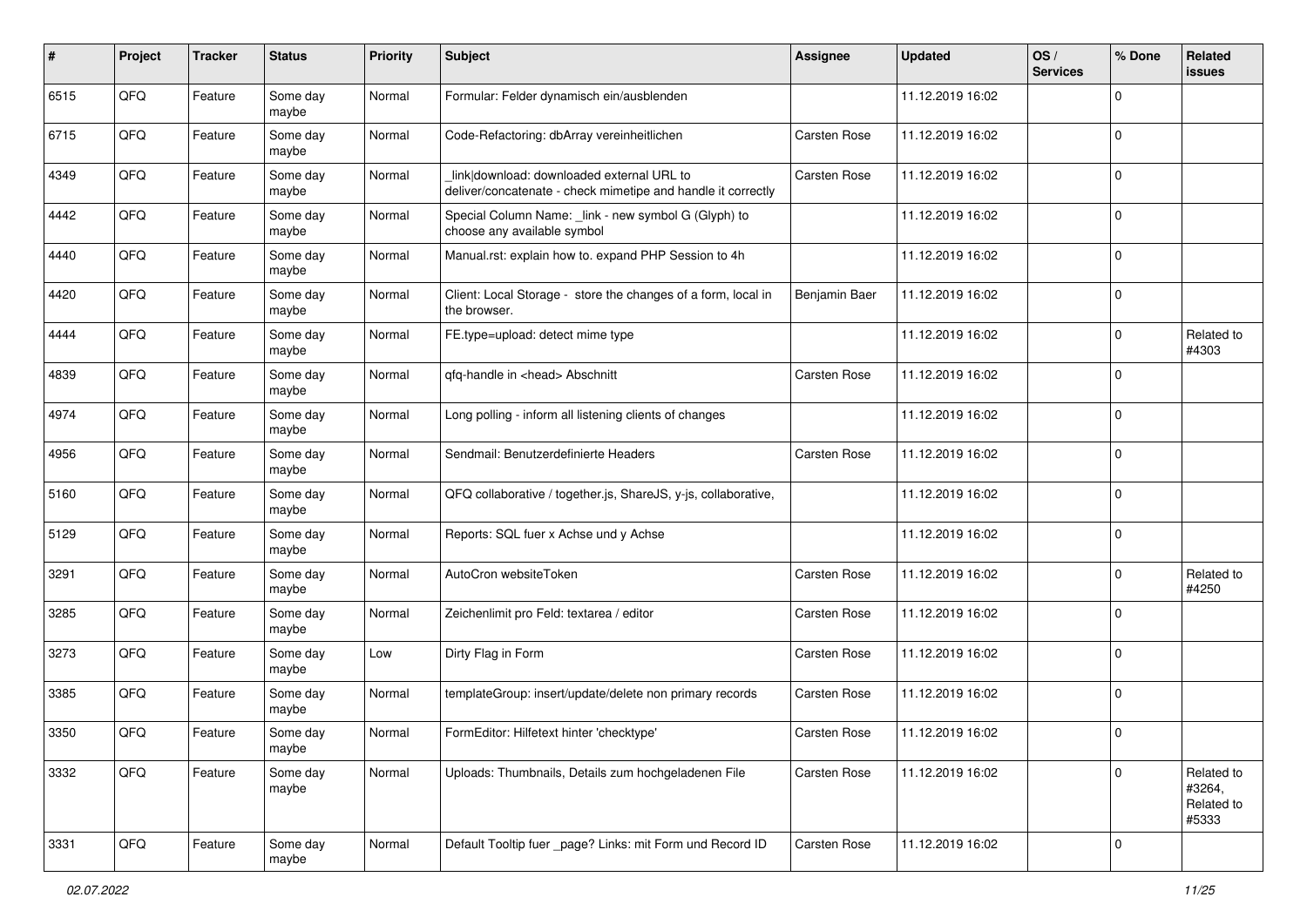| #    | Project | <b>Tracker</b> | <b>Status</b>     | <b>Priority</b> | Subject                                                                                                                                                  | <b>Assignee</b>     | <b>Updated</b>   | OS/<br><b>Services</b> | % Done      | Related<br>issues    |
|------|---------|----------------|-------------------|-----------------|----------------------------------------------------------------------------------------------------------------------------------------------------------|---------------------|------------------|------------------------|-------------|----------------------|
| 3495 | QFQ     | Feature        | Some day<br>maybe | Normal          | Predifined Parameter werden nicht in '+' (add new record) SIP<br>gerendert.                                                                              |                     | 11.12.2019 16:02 |                        | $\mathbf 0$ |                      |
| 3458 | QFQ     | Feature        | Some day<br>maybe | Normal          | Display 'Edit Form Element'-Checkbox on form: should<br>depend on FE Group                                                                               | <b>Carsten Rose</b> | 11.12.2019 16:02 |                        | 0           | Related to<br>#3447  |
| 3457 | QFQ     | Feature        | Some day<br>maybe | Normal          | LDAP: concat multi values to one single entry                                                                                                            | Carsten Rose        | 11.12.2019 16:02 |                        | $\mathbf 0$ |                      |
| 3415 | QFQ     | Feature        | Some day<br>maybe | Normal          | FE Login Box Templatefile                                                                                                                                | Benjamin Baer       | 11.12.2019 16:02 |                        | $\mathbf 0$ |                      |
| 3567 | QFQ     | Feature        | Some day<br>maybe | Low             | 'Save', 'Close', 'New' als FormElement                                                                                                                   |                     | 11.12.2019 16:02 |                        | $\mathbf 0$ |                      |
| 3537 | QFQ     | Feature        | Some day<br>maybe | Low             | SHOW COLUMNS FROM tableName - Extend '{{!' definition                                                                                                    | Carsten Rose        | 11.12.2019 16:02 |                        | $\Omega$    |                      |
| 3617 | QFQ     | Feature        | Some day<br>maybe | Normal          | Load javascripts at bottom                                                                                                                               |                     | 11.12.2019 16:02 |                        | $\Omega$    |                      |
| 3708 | QFQ     | Feature        | Some day<br>maybe | Normal          | Form: input - 'specialchars', 'none'  gewisse tags erlauben,<br>andere verbieten                                                                         | Carsten Rose        | 11.12.2019 16:02 |                        | $\mathbf 0$ | Related to<br>#14320 |
| 3692 | QFQ     | Feature        | Some day<br>maybe | Normal          | QFQ Webseite                                                                                                                                             | Benjamin Baer       | 11.12.2019 16:02 |                        | $\mathbf 0$ | Related to<br>#5033  |
| 3677 | QFQ     | Feature        | Some day<br>maybe | Normal          | wkhtmltopdf: FE User access prohibited, if client IP changes -<br>\$TYPO3_CONF_VARS[FE][lockIP]                                                          | Carsten Rose        | 11.12.2019 16:02 |                        | 0           |                      |
| 3666 | QFQ     | Feature        | Some day<br>maybe | Normal          | a) Performance Messung: mysql_real_escape_string() im<br>Vergleich zu str_replace(), b) doppeltes Aufrufen von<br>mysql_real_escape_string()             | Carsten Rose        | 11.12.2019 16:02 |                        | $\mathbf 0$ |                      |
| 3646 | QFQ     | Feature        | Some day<br>maybe | Normal          | Moeglichkeit HTML Tags in Reports auszugeben (zu<br>enkodieren: htmlspecialchars)                                                                        |                     | 11.12.2019 16:02 |                        | $\mathbf 0$ | Related to<br>#14320 |
| 3879 | QFQ     | Feature        | Some day<br>maybe | Normal          | Form 'FormElement': Beim Feld 'name' rechts in der Notiz<br>einen Link einblenden - a) aktuelle Definition anzeigen, b)<br>Spalte in der Tabelle anlegen |                     | 11.12.2019 16:03 |                        | $\mathbf 0$ |                      |
| 3878 | QFQ     | Feature        | Some day<br>maybe | Normal          | Form 'FormElement': Spalte 'name' typeAhead mit<br>Spaltennamen der Primarytable.                                                                        |                     | 11.12.2019 16:03 |                        | $\mathbf 0$ |                      |
| 3877 | QFQ     | Feature        | Some day<br>maybe | Normal          | FormEditor: die Felder die aktuell nicht gebraucht werden nur<br>auf readonly/disabled setzen (nicht ausblenden > das irritiert.                         | Carsten Rose        | 11.12.2019 16:03 |                        | $\mathbf 0$ |                      |
| 3941 | QFQ     | Feature        | Some day<br>maybe | Normal          | sqlAfter: es sollten mehrere moeglich sein                                                                                                               | Carsten Rose        | 11.12.2019 16:03 |                        | 0           | Related to<br>#3942  |
| 3905 | QFQ     | Feature        | Some day<br>maybe | Normal          | Documentation: Best Practice anhand eines Online<br>Bewerbungstools                                                                                      | Carsten Rose        | 11.12.2019 16:03 |                        | $\mathbf 0$ |                      |
| 3900 | QFQ     | Feature        | Some day<br>maybe | Normal          | Extend documentation of 'Copy / Paste'                                                                                                                   | Carsten Rose        | 11.12.2019 16:03 |                        | $\mathbf 0$ | Related to<br>#3899  |
| 3991 | QFQ     | Feature        | Some day<br>maybe | Normal          | report: Columnname '_skipWrap' skips 'fbeg', 'fend'                                                                                                      | Carsten Rose        | 11.12.2019 16:03 |                        | 0           |                      |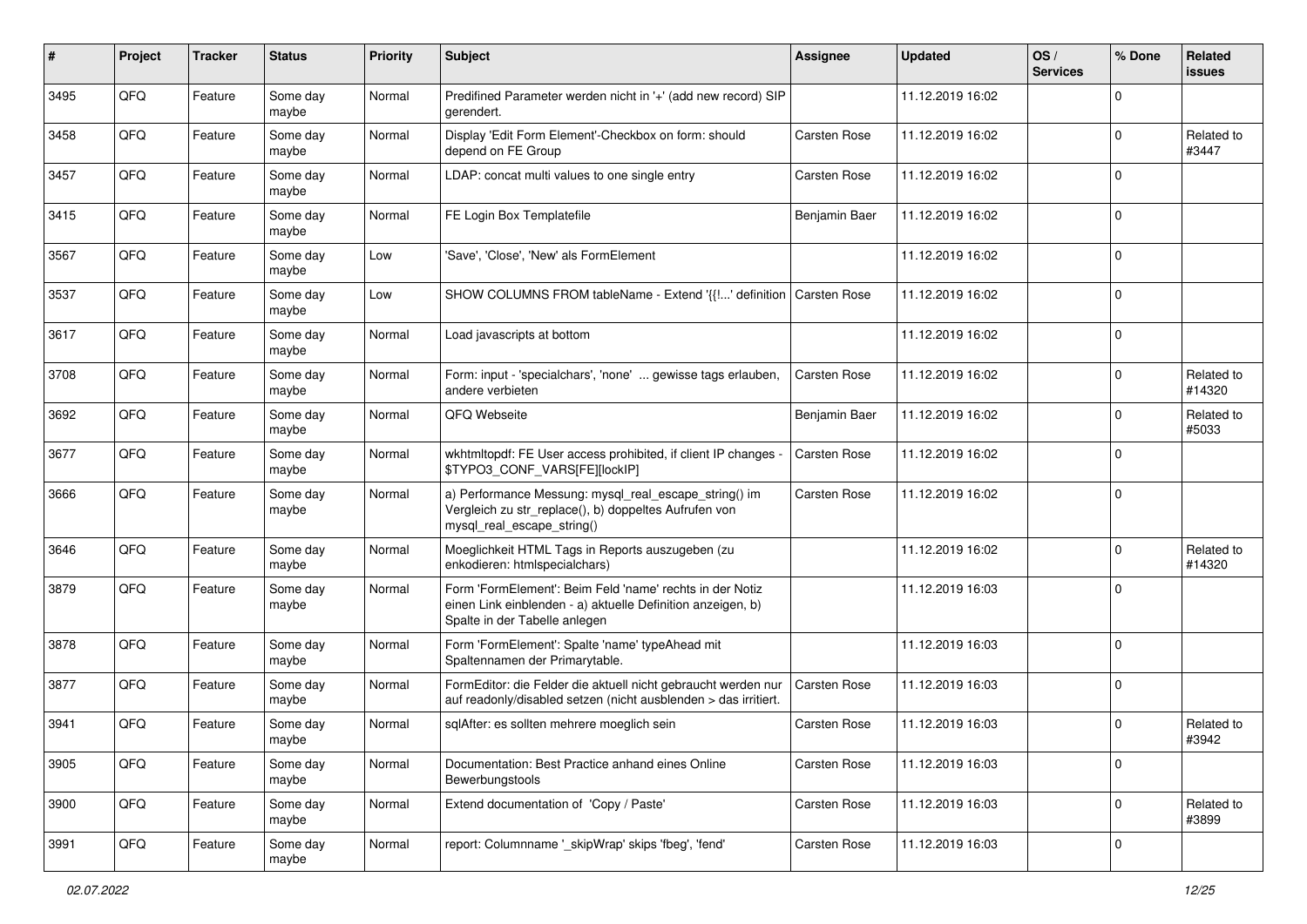| #    | Project | <b>Tracker</b> | <b>Status</b>     | <b>Priority</b> | <b>Subject</b>                                                                                                     | <b>Assignee</b>     | <b>Updated</b>   | OS/<br><b>Services</b> | % Done      | Related<br><b>issues</b>                    |
|------|---------|----------------|-------------------|-----------------|--------------------------------------------------------------------------------------------------------------------|---------------------|------------------|------------------------|-------------|---------------------------------------------|
| 3947 | QFQ     | Feature        | Some day<br>maybe | Normal          | Attack detectect: logout current user                                                                              | <b>Carsten Rose</b> | 11.12.2019 16:03 |                        | $\Omega$    | Related to<br>#5458.<br>Related to<br>#6299 |
| 3942 | QFQ     | Feature        | Some day<br>maybe | Normal          | Action Elemente: neu generierte IDs via FE weitergeben                                                             | Carsten Rose        | 11.12.2019 16:03 |                        | $\Omega$    | Related to<br>#3941                         |
| 4027 | QFQ     | Feature        | Some day<br>maybe | Normal          | Missing: orange 'check' / 'bullet'                                                                                 |                     | 11.12.2019 16:03 |                        | $\mathbf 0$ |                                             |
| 4026 | QFQ     | Feature        | Some day<br>maybe | Normal          | sqlLog.sql: log number of FE.id                                                                                    | <b>Carsten Rose</b> | 11.12.2019 16:03 |                        | $\mathbf 0$ | Related to<br>#5458                         |
| 4197 | QFQ     | Feature        | Some day<br>maybe | Normal          | Unit Test fuer JSON Stream von QuickFormQuery.php ><br>doForm()                                                    | Carsten Rose        | 11.12.2019 16:03 |                        | $\mathbf 0$ |                                             |
| 4259 | QFQ     | Feature        | Some day<br>maybe | Normal          | Instant trigger a cron job                                                                                         | Carsten Rose        | 11.12.2019 16:03 |                        | $\Omega$    |                                             |
| 1510 | QFQ     | Feature        | Some day<br>maybe | Normal          | jquery von google laden, falls das nicht geht lokal                                                                |                     | 11.12.2019 16:03 |                        | $\Omega$    |                                             |
| 1253 | QFQ     | Feature        | Some day<br>maybe | Normal          | QF: Colorpicker                                                                                                    |                     | 11.12.2019 16:03 |                        | $\Omega$    |                                             |
| 1251 | QFQ     | Feature        | Some day<br>maybe | Normal          | QF: Combo                                                                                                          |                     | 11.12.2019 16:03 |                        | $\Omega$    |                                             |
| 1946 | QFQ     | Feature        | Some day<br>maybe | Normal          | Kontrolle ob der ReadOnly Modus bei den<br>Formularelementen korrekt implementiert ist                             | <b>Carsten Rose</b> | 11.12.2019 16:03 |                        | $\mathbf 0$ |                                             |
| 1635 | QFQ     | Feature        | Some day<br>maybe | Normal          | QFQ Extension content record: weitere Optionen einblenden.                                                         | <b>Carsten Rose</b> | 11.12.2019 16:03 |                        | $\mathbf 0$ |                                             |
| 2084 | QFQ     | Feature        | Some day<br>maybe | Normal          | Mailto mit encryption: Subrecord                                                                                   | <b>Carsten Rose</b> | 11.12.2019 16:03 |                        | $\mathbf 0$ | Related to<br>#2082                         |
| 2995 | QFQ     | Feature        | Some day<br>maybe | Normal          | Dropdown JQuery Plugin: 'chosen' - Moeglichkeit um Select<br>Listen mehr Funktion zu geben. Kein Bootstrap noetig. | Carsten Rose        | 11.12.2019 16:03 |                        | $\Omega$    |                                             |
| 2950 | QFQ     | Feature        | Some day<br>maybe | Normal          | Inhalt QFQ Records als File                                                                                        |                     | 11.12.2019 16:03 |                        | $\mathbf 0$ |                                             |
| 3216 | QFQ     | Feature        | Some day<br>maybe | Normal          | dynamic update für checkbox label2                                                                                 | <b>Carsten Rose</b> | 11.12.2019 16:03 |                        | $\Omega$    | Related to<br>#2081                         |
| 3267 | QFQ     | Feature        | Some day<br>maybe | Normal          | 2 Forms auf einer Seite: real + Read only                                                                          | Carsten Rose        | 11.12.2019 16:03 |                        | $\Omega$    |                                             |
| 4023 | QFQ     | Feature        | New               | Normal          | prepared statements - FE action: salveld, sqllnsert,<br>sqlUpdate, sqlDelete, sqlBefore, sqlAfter                  | Carsten Rose        | 11.12.2019 16:15 |                        | 0           |                                             |
| 2361 | QFQ     | Feature        | New               | Normal          | Logging wer/wann/wo welches Formular aufgerufen hat                                                                | Carsten Rose        | 11.12.2019 16:15 |                        | $\mathbf 0$ | Related to<br>#4432,<br>Related to<br>#7480 |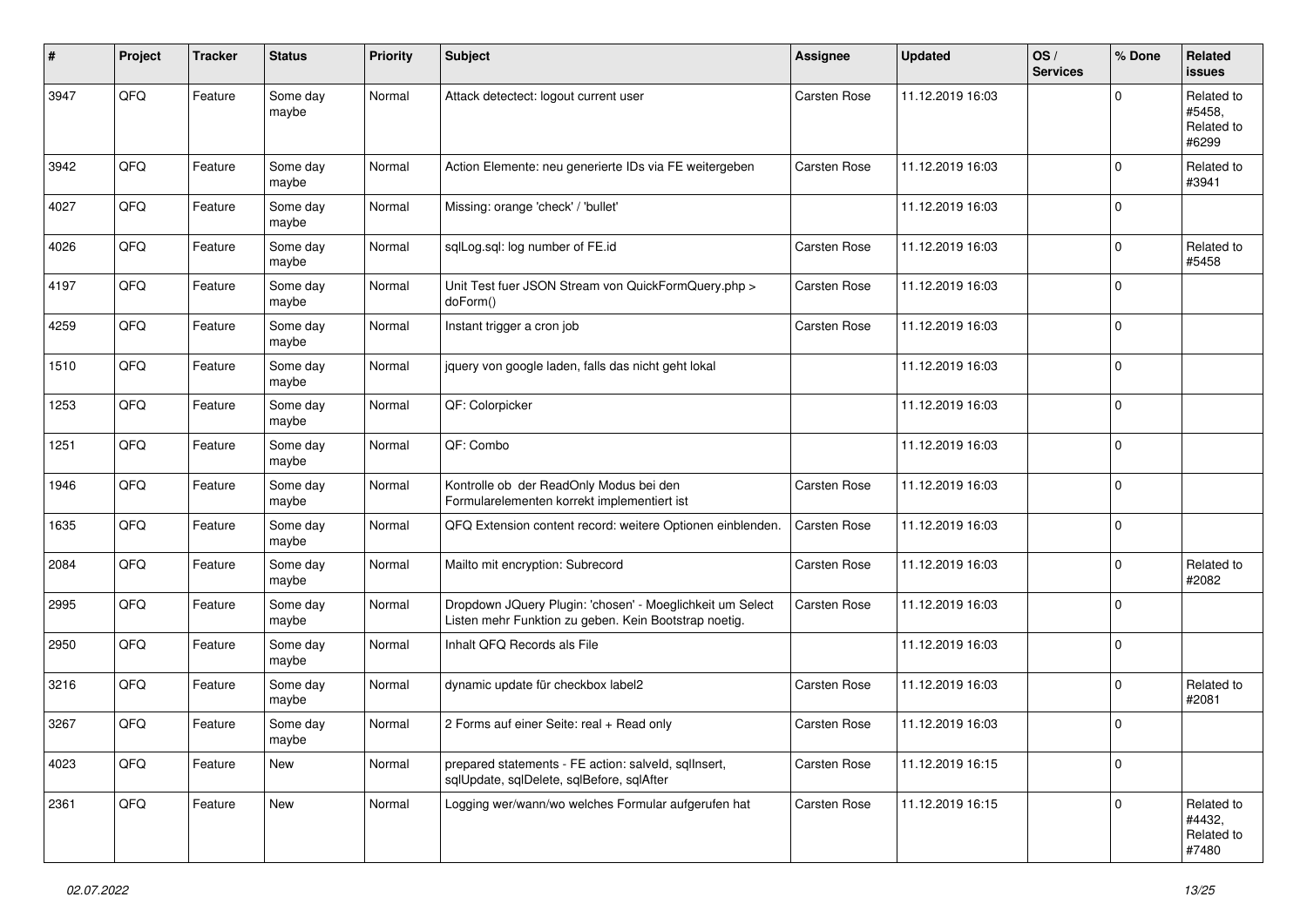| #     | Project | <b>Tracker</b> | <b>Status</b>     | <b>Priority</b> | Subject                                                                                                                               | Assignee            | <b>Updated</b>   | OS/<br><b>Services</b> | % Done       | Related<br>issues   |
|-------|---------|----------------|-------------------|-----------------|---------------------------------------------------------------------------------------------------------------------------------------|---------------------|------------------|------------------------|--------------|---------------------|
| 7480  | QFQ     | Feature        | <b>New</b>        | Normal          | Record History (Undo / Redo)                                                                                                          | Carsten Rose        | 11.12.2019 16:16 |                        | $\mathbf 0$  | Related to<br>#2361 |
| 6602  | QFQ     | Feature        | <b>New</b>        | Normal          | Formlet: in Report auf Mausklick ein mini-form oeffnen                                                                                | Carsten Rose        | 11.12.2019 16:16 |                        | 0            |                     |
| 8702  | QFQ     | Feature        | <b>New</b>        | Normal          | Load Record which is locked: missing user info                                                                                        | Carsten Rose        | 11.12.2019 16:16 |                        | $\mathbf 0$  | Related to<br>#9789 |
| 9777  | QFQ     | Feature        | <b>New</b>        | Normal          | Logging QFQ Variables                                                                                                                 | Carsten Rose        | 16.12.2019 17:17 |                        | $\mathbf 0$  |                     |
| 9853  | QFQ     | Feature        | New               | Normal          | Check das SQL / QFQ / Mail Logfile geschrieben wird                                                                                   |                     | 09.01.2020 11:15 |                        | 0            |                     |
| 9927  | QFQ     | Feature        | New               | Normal          | QFQ Update: a) Update nur machen wenn BE User<br>eingeloggt ist., b) Bei Fehler genaue Meldung welcher<br>Updateschritt Probleme hat. | <b>Carsten Rose</b> | 22.01.2020 12:59 |                        | $\mathbf 0$  |                     |
| 7660  | QFQ     | Feature        | <b>New</b>        | Normal          | IMAP: import mails to DB, move / delete mails                                                                                         | Carsten Rose        | 01.02.2020 09:52 |                        | $\mathbf 0$  |                     |
| 5782  | QFQ     | Feature        | <b>New</b>        | Normal          | NextCloud API                                                                                                                         | Carsten Rose        | 01.02.2020 10:02 |                        | $\mathbf 0$  |                     |
| 7920  | QFQ     | Feature        | <b>New</b>        | Normal          | FE: Syntax Highlight, Zeinlenumbruch                                                                                                  | Carsten Rose        | 01.02.2020 10:03 |                        | $\mathbf 0$  |                     |
| 5942  | QFQ     | Feature        | Priorize          | Normal          | 'L' and 'type': append to links, generate via '_link' by using 'u:'                                                                   | Carsten Rose        | 01.02.2020 10:13 |                        | $\mathbf 0$  |                     |
| 7522  | QFQ     | Feature        | Priorize          | Normal          | Inserting default index.html to folder (Avoid Apache Indexing)                                                                        | Carsten Rose        | 01.02.2020 10:13 |                        | 0            |                     |
| 7290  | QFQ     | Feature        | Priorize          | Normal          | FormEditor: title as textarea if LEN(title)>60                                                                                        | Carsten Rose        | 01.02.2020 10:13 |                        | $\mathbf 0$  | Blocked by<br>#7682 |
| 7217  | QFQ     | Feature        | Priorize          | Normal          | Download: notice User if `_sip=?` is missing                                                                                          | Carsten Rose        | 01.02.2020 10:13 |                        | $\mathbf 0$  |                     |
| 6998  | QFQ     | Feature        | Priorize          | Normal          | Form: with debug=on show column information as tooltip of<br>column label                                                             | Carsten Rose        | 01.02.2020 10:13 |                        | $\mathbf 0$  |                     |
| 8585  | QFQ     | Feature        | Priorize          | Normal          | Enhance Error message for 'unknown form'                                                                                              | Carsten Rose        | 01.02.2020 10:13 |                        | 0            |                     |
| 8584  | QFQ     | Feature        | Priorize          | Normal          | FE 'Action' - never assign to Container (except Template)<br>Group)                                                                   | Carsten Rose        | 01.02.2020 10:13 |                        | $\mathbf 0$  |                     |
| 8034  | QFQ     | Feature        | Priorize          | Normal          | FormElement 'data': 22.22.2222 should not be accepted                                                                                 | Carsten Rose        | 01.02.2020 10:13 |                        | $\mathbf 0$  |                     |
| 7630  | QFQ     | Feature        | Priorize          | Normal          | detailed error message for simple upload                                                                                              | Carsten Rose        | 01.02.2020 10:13 |                        | 0            |                     |
| 9900  | QFQ     | Feature        | Priorize          | Normal          | Generic API Call: tt-content record >> JSON                                                                                           | Carsten Rose        | 01.02.2020 10:13 |                        | $\mathbf 0$  |                     |
| 9983  | QFQ     | Feature        | <b>New</b>        | Normal          | Report Notation: new keyword 'range'                                                                                                  | Carsten Rose        | 01.02.2020 15:55 |                        | 0            |                     |
| 10014 | QFQ     | Feature        | New               | Normal          | Manual.rst: describe behaviour and process order of<br>fillStoreVar, slaveId, sqlBefore,                                              | Carsten Rose        | 01.02.2020 22:31 |                        | $\mathbf 0$  |                     |
| 9928  | QFQ     | Feature        | Priorize          | Normal          | SpecialColumnName: a) Deprecated: ' AS "_+tag "', b)<br>New: ' AS "_ <tag1><tag2>"'</tag2></tag1>                                     | Carsten Rose        | 01.02.2020 23:17 |                        | 0            | Related to<br>#9929 |
| 8277  | QFQ     | Feature        | Priorize          | Normal          | fe.parameter.default=                                                                                                                 | Carsten Rose        | 01.02.2020 23:17 |                        | $\mathsf{O}$ | Related to<br>#8113 |
| 9968  | QFQ     | Feature        | Priorize          | Normal          | Tooltip in Links for Developer                                                                                                        | Carsten Rose        | 01.02.2020 23:17 |                        | $\mathbf 0$  |                     |
| 5389  | QFQ     | Feature        | Some day<br>maybe | Normal          | QFQ Design: Multline label / note                                                                                                     | Benjamin Baer       | 01.02.2020 23:19 |                        | 0            |                     |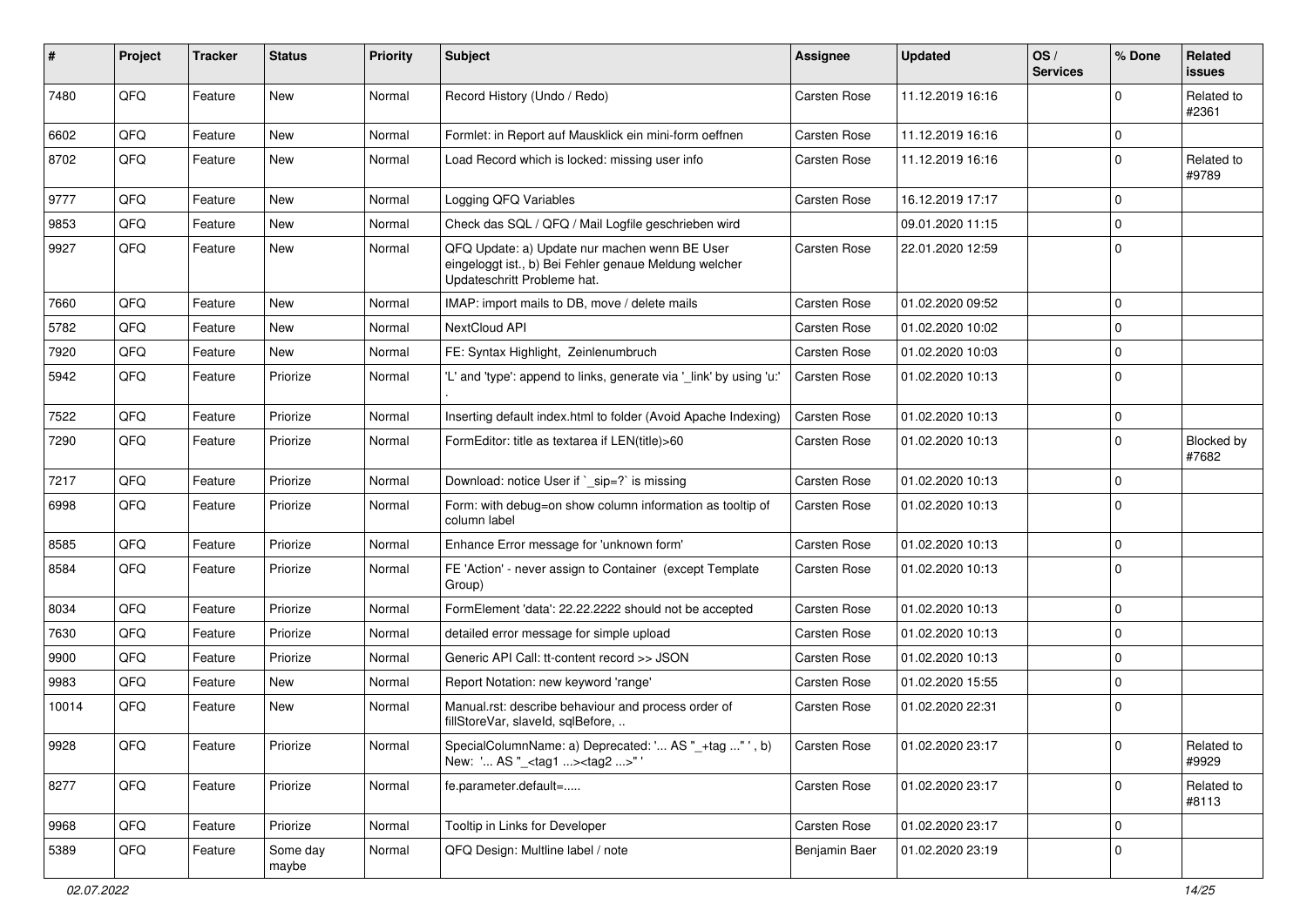| $\sharp$ | Project | <b>Tracker</b> | <b>Status</b>     | <b>Priority</b> | <b>Subject</b>                                                                                         | Assignee     | <b>Updated</b>   | OS/<br><b>Services</b> | % Done      | Related<br><b>issues</b>                    |
|----------|---------|----------------|-------------------|-----------------|--------------------------------------------------------------------------------------------------------|--------------|------------------|------------------------|-------------|---------------------------------------------|
| 5132     | QFQ     | Feature        | Some day<br>maybe | Normal          | Error Message sendmail missing attachment: more details                                                | Carsten Rose | 01.02.2020 23:19 |                        | $\Omega$    |                                             |
| 4872     | QFQ     | Feature        | Some day<br>maybe | Normal          | Fields of Typo3 page available in STORE_TYPO3                                                          | Carsten Rose | 01.02.2020 23:19 |                        | $\Omega$    |                                             |
| 4869     | QFQ     | Feature        | Some day<br>maybe | Normal          | Dynamic Update (show, hide, readonly?, required?) for<br><b>Template Group Elements</b>                | Carsten Rose | 01.02.2020 23:19 |                        | $\mathbf 0$ | Related to<br>#4865                         |
| 4606     | QFQ     | Feature        | Some day<br>maybe | Normal          | link: qualifier to render bootstrap button                                                             | Carsten Rose | 01.02.2020 23:19 |                        | $\mathbf 0$ |                                             |
| 5852     | QFQ     | Feature        | Some day<br>maybe | Normal          | Logging: mail.log / sql.log - im FE anzeigen und via AJAX<br>aktualisieren                             | Carsten Rose | 01.02.2020 23:19 |                        | $\Omega$    | Related to<br>#5885                         |
| 5805     | QFQ     | Feature        | Some day<br>maybe | Normal          | TypeAHead SQL value instead of key stored                                                              |              | 01.02.2020 23:19 |                        | $\Omega$    | Related to<br>#5444                         |
| 5579     | QFQ     | Feature        | Some day<br>maybe | Normal          | Enhance Doc / Presentation: variable type 'link column type'                                           | Carsten Rose | 01.02.2020 23:19 |                        | $\Omega$    |                                             |
| 7100     | QFQ     | Feature        | Some day<br>maybe | Normal          | Download: log access, max downloads, time limit                                                        |              | 01.02.2020 23:19 |                        | $\Omega$    |                                             |
| 6704     | QFQ     | Feature        | Some day<br>maybe | Normal          | Upload Mode: Bilder in Notizen rechts sollen aktuellen Upload<br>repräsentieren.                       |              | 01.02.2020 23:19 |                        | $\Omega$    | Related to<br>#3264                         |
| 6084     | QFQ     | Feature        | Some day<br>maybe | Normal          | New escape type: 'D' - convert date                                                                    |              | 01.02.2020 23:19 |                        | $\Omega$    |                                             |
| 5983     | QFQ     | Feature        | Some day<br>maybe | Normal          | Form Submit (save & update): normalize date/-time FE                                                   | Carsten Rose | 01.02.2020 23:19 |                        | $\Omega$    |                                             |
| 5923     | QFQ     | Feature        | Some day<br>maybe | Normal          | fillStoreSystemBySqlLate                                                                               |              | 01.02.2020 23:19 |                        | $\mathbf 0$ |                                             |
| 5895     | QFQ     | Feature        | Some day<br>maybe | Normal          | Tutorial: List of all QFQ Features                                                                     |              | 01.02.2020 23:19 |                        | $\mathbf 0$ |                                             |
| 5893     | QFQ     | Feature        | Some day<br>maybe | Normal          | Edit on double-click                                                                                   |              | 01.02.2020 23:19 |                        | $\Omega$    | Related to<br>#5894                         |
| 8056     | QFQ     | Feature        | Some day<br>maybe | Normal          | Termin Organisation (Reservation)                                                                      |              | 01.02.2020 23:19 |                        | $\Omega$    | Related to<br>#8658                         |
| 7921     | QFQ     | Feature        | Some day<br>maybe | Normal          | Rest API Export: URL kuerzer machen                                                                    |              | 01.02.2020 23:19 |                        | $\Omega$    |                                             |
| 4439     | QFQ     | Feature        | Some day<br>maybe | Normal          | Log: report all actions fired by an FE Element, incl. the<br>original directive (slaveld, sqllnsert, ) |              | 01.02.2020 23:20 |                        | $\Omega$    | Related to<br>#4432.<br>Related to<br>#5458 |
| 4435     | QFQ     | Feature        | Some day<br>maybe | Normal          | Report: striptags - specify allowed tags                                                               |              | 01.02.2020 23:20 |                        | $\Omega$    |                                             |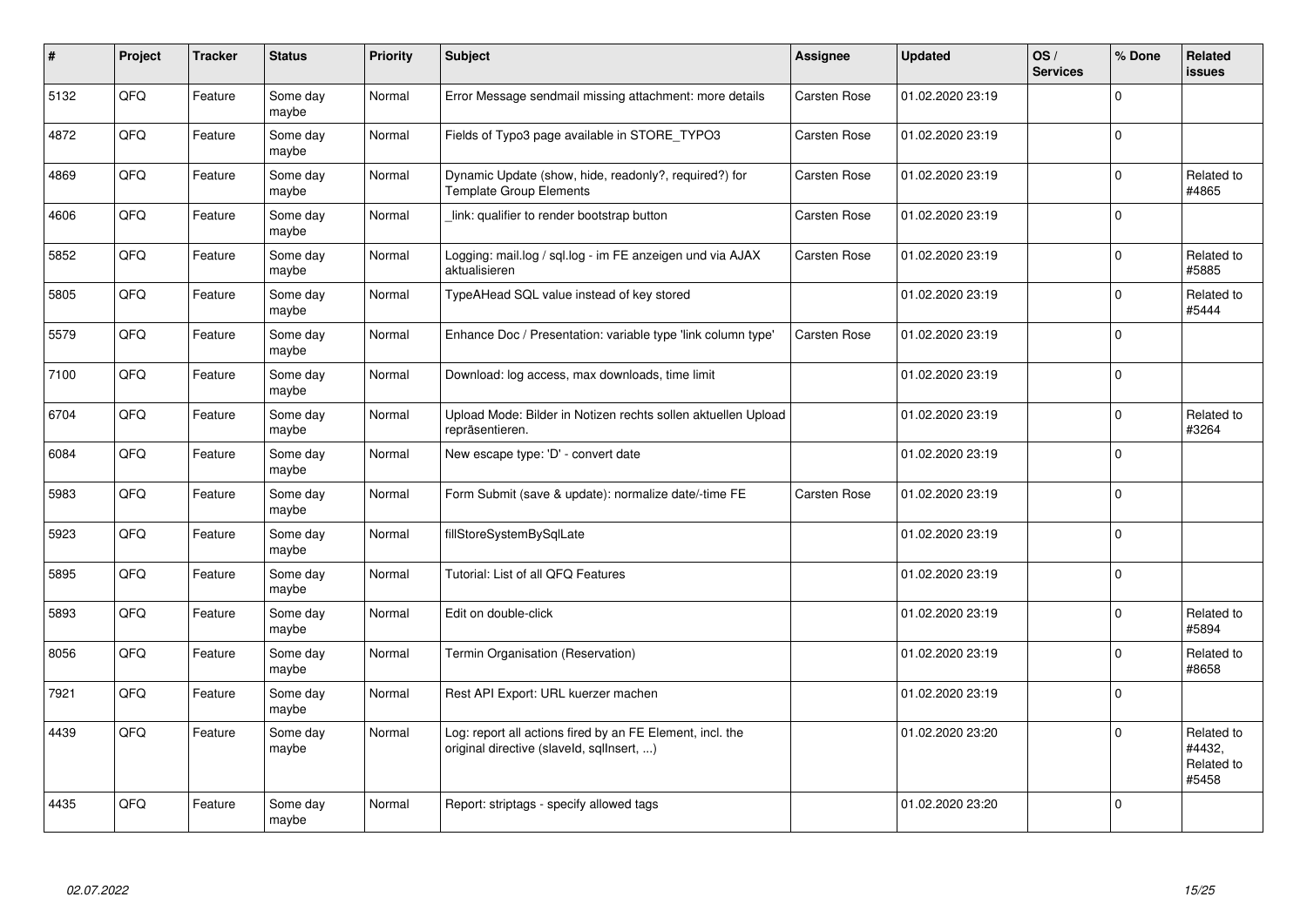| #    | Project | <b>Tracker</b> | <b>Status</b>     | <b>Priority</b> | Subject                                                                                                                 | <b>Assignee</b>     | <b>Updated</b>   | OS/<br><b>Services</b> | % Done       | Related<br>issues                           |
|------|---------|----------------|-------------------|-----------------|-------------------------------------------------------------------------------------------------------------------------|---------------------|------------------|------------------------|--------------|---------------------------------------------|
| 4433 | QFQ     | Feature        | Some day<br>maybe | Normal          | Log when SIP will be destroyed by QFQ for any (security)<br>reason                                                      |                     | 01.02.2020 23:20 |                        | <sup>0</sup> | Related to<br>#4432,<br>Related to<br>#5458 |
| 4330 | QFQ     | Feature        | Some day<br>maybe | Normal          | Error Message: report missing {{ / }} in sqlUpdate, sqlInsert,<br>sqlDelete, sqlAfter, sqlBefore in FE action elements. | <b>Carsten Rose</b> | 01.02.2020 23:20 |                        | $\Omega$     |                                             |
| 1234 | QFQ     | Feature        | Some day<br>maybe | Normal          | QF: Record numbering: Im Grid soll in Spalte 1optional die<br>laufende Nummer der Records angezeigt werden.             |                     | 01.02.2020 23:20 |                        | $\mathbf 0$  |                                             |
| 955  | QFQ     | Feature        | Some day<br>maybe | Normal          | QF: Notizen vor/nach dem Form                                                                                           |                     | 01.02.2020 23:20 |                        | $\mathbf 0$  |                                             |
| 5455 | QFQ     | Feature        | Some day<br>maybe | Normal          | Mail Redirects grld abhaengig                                                                                           |                     | 01.02.2020 23:20 |                        | $\Omega$     |                                             |
| 5428 | QFQ     | Feature        | Some day<br>maybe | Normal          | secure thumbnail: late render on access.                                                                                | <b>Carsten Rose</b> | 01.02.2020 23:20 |                        | $\mathbf 0$  |                                             |
| 5342 | QFQ     | Feature        | Some day<br>maybe | Normal          | link - with HTML Attributes                                                                                             |                     | 01.02.2020 23:20 |                        | $\Omega$     | Related to<br>#14077                        |
| 5024 | QFQ     | Feature        | Some day<br>maybe | Normal          | Fabric: Generate PDF with edits                                                                                         | Benjamin Baer       | 01.02.2020 23:20 |                        | $\Omega$     | Related to<br>#10704                        |
| 4816 | QFQ     | Feature        | Some day<br>maybe | Normal          | Templates for QFQ Reports (Tables, Radios, )                                                                            |                     | 01.02.2020 23:20 |                        | $\Omega$     |                                             |
| 4757 | QFQ     | Feature        | Some day<br>maybe | Normal          | Test subrecord: download links ok? Links ok?                                                                            | Carsten Rose        | 01.02.2020 23:20 |                        | $\mathbf 0$  |                                             |
| 4652 | QFQ     | Feature        | Some day<br>maybe | Normal          | UZH CD: Weiterleitung auf benutzerdefinierte 403/404 Seite                                                              | <b>Carsten Rose</b> | 01.02.2020 23:20 |                        | $\Omega$     |                                             |
| 5851 | QFQ     | Feature        | Some day<br>maybe | Normal          | Queue System implementieren: MQTT, RabbitMQ                                                                             |                     | 01.02.2020 23:20 |                        | $\Omega$     | Related to<br>#5715                         |
| 5850 | QFQ     | Feature        | Some day<br>maybe | Normal          | Deployment: In QFQ Doc best practice fuer zeitgemaesses<br>Deployment beschreiben                                       |                     | 01.02.2020 23:20 |                        | $\Omega$     |                                             |
| 5665 | QFQ     | Feature        | Some day<br>maybe | Normal          | Versuch das '{{!' nicht mehr noetig ist.                                                                                | Carsten Rose        | 01.02.2020 23:20 |                        | $\Omega$     | Related to<br>#7432,<br>Related to<br>#7434 |
| 4443 | QFQ     | Feature        | Some day<br>maybe | Normal          | Form: multiple secondary tables                                                                                         |                     | 01.02.2020 23:20 |                        | $\Omega$     |                                             |
| 4365 | QFQ     | Feature        | Some day<br>maybe | Normal          | Multi Language: new way of config                                                                                       | Carsten Rose        | 01.02.2020 23:20 |                        | $\mathbf 0$  |                                             |
| 4343 | QFQ     | Feature        | Some day<br>maybe | Normal          | Link: Classifier to add 'attributes'                                                                                    | Carsten Rose        | 01.02.2020 23:20 |                        | 0            | Related to<br>#14077                        |
| 4650 | QFQ     | Feature        | Some day<br>maybe | Normal          | Convert html to doc/rtf                                                                                                 | Carsten Rose        | 01.02.2020 23:20 |                        | $\Omega$     | Related to<br>#10704                        |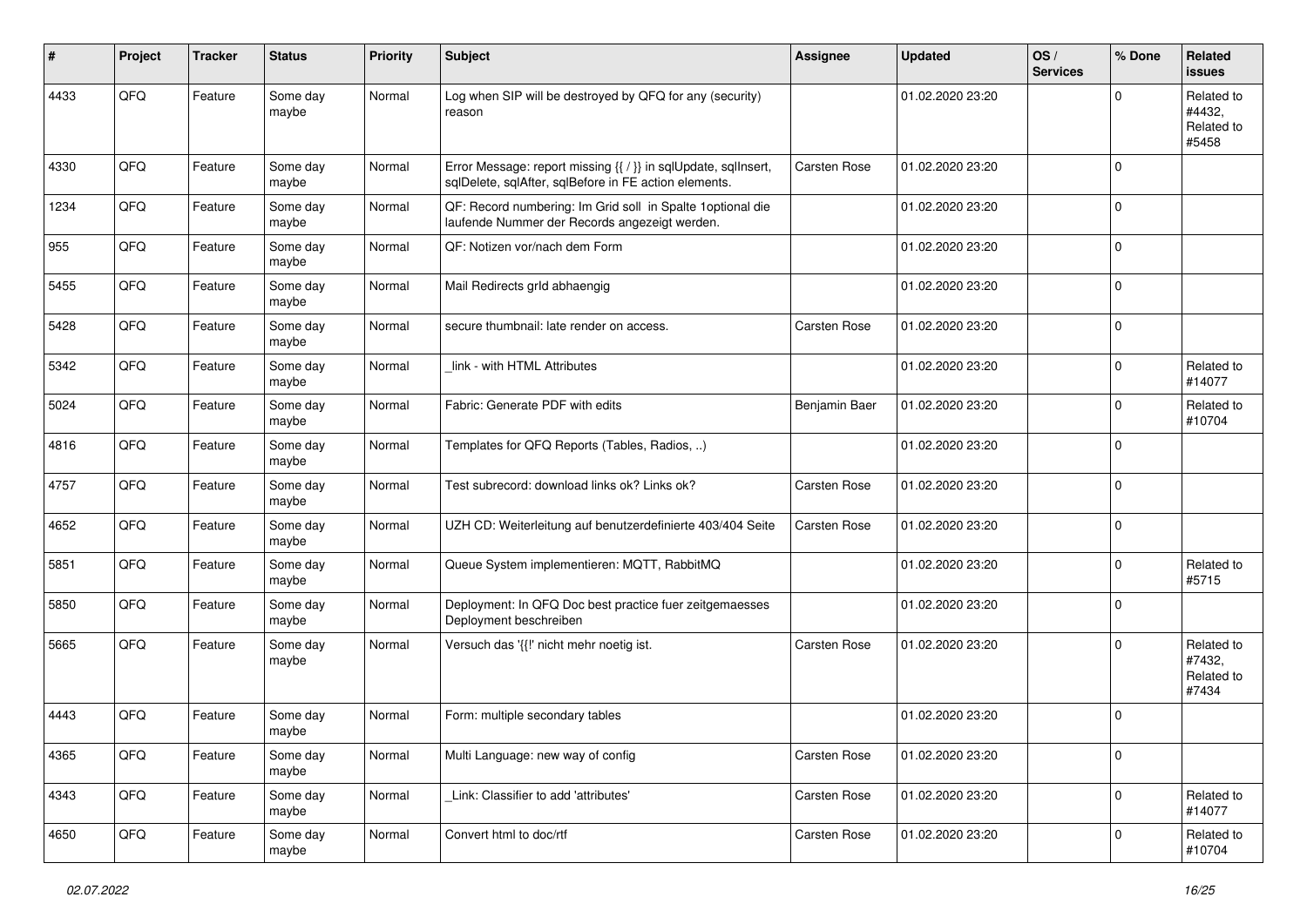| #    | Project        | <b>Tracker</b> | <b>Status</b>     | <b>Priority</b> | <b>Subject</b>                                                                                                                                                | <b>Assignee</b>     | <b>Updated</b>   | OS/<br><b>Services</b> | % Done      | Related<br>issues                           |
|------|----------------|----------------|-------------------|-----------------|---------------------------------------------------------------------------------------------------------------------------------------------------------------|---------------------|------------------|------------------------|-------------|---------------------------------------------|
| 4640 | QFQ            | Feature        | Some day<br>maybe | Normal          | Rename System Forms                                                                                                                                           |                     | 01.02.2020 23:20 |                        | $\Omega$    |                                             |
| 4627 | QFQ            | Feature        | Some day<br>maybe | Normal          | dbupdate: all tables - check 'create', 'modified' if it is possible<br>to change to default 'CURRENT_TIMESTAMP' and modified<br>'ON UPDATE CURRENT_TIMESTAMP' |                     | 01.02.2020 23:20 |                        | 0           |                                             |
| 4626 | QFQ            | Feature        | Some day<br>maybe | Normal          | Mobile View: 'classBody=qfq-form-right' makes no sense                                                                                                        |                     | 01.02.2020 23:20 |                        | $\mathbf 0$ |                                             |
| 4551 | QFQ            | Feature        | Some day<br>maybe | Normal          | Set 'pills' via dynamicUpdate to show/hide/disabled                                                                                                           |                     | 01.02.2020 23:20 |                        | $\Omega$    | Related to<br>#3752                         |
| 4536 | QFQ            | Feature        | Some day<br>maybe | Normal          | FE upload: problem with delete if mutliple uploads an<br>FE.name="                                                                                            |                     | 01.02.2020 23:20 |                        | $\Omega$    |                                             |
| 4446 | QFQ            | Feature        | Some day<br>maybe | Normal          | New FE get same feldContainerId as last modifed FE                                                                                                            |                     | 01.02.2020 23:20 |                        | $\Omega$    |                                             |
| 5892 | QFQ            | Feature        | Some day<br>maybe | Normal          | QFQ should use T3 API to manipulate FE GROUP<br>membership                                                                                                    |                     | 01.02.2020 23:20 |                        | $\Omega$    |                                             |
| 5480 | QFQ            | Feature        | Some day<br>maybe | Normal          | QFQ: Dokumentation mit Screenshots versehen                                                                                                                   | Carsten Rose        | 01.02.2020 23:20 |                        | $\Omega$    | Related to<br>#9879                         |
| 5452 | QFQ            | Feature        | Some day<br>maybe | Normal          | Thumbnails from PDF: bad quality                                                                                                                              |                     | 01.02.2020 23:20 |                        | $\Omega$    |                                             |
| 4719 | QFQ            | Feature        | Some day<br>maybe | Normal          | Custom Message in Client in case of 'Browser tab close,<br>modification will be lost'                                                                         |                     | 01.02.2020 23:20 |                        | $\mathbf 0$ |                                             |
| 3504 | QFQ            | Feature        | <b>New</b>        | Normal          | Logging: welche Action FEs werden wann wie ausgefuehrt                                                                                                        | <b>Carsten Rose</b> | 01.02.2020 23:21 |                        | $\Omega$    | Related to<br>#5458,<br>Related to<br>#4092 |
| 5131 | QFQ            | Feature        | <b>New</b>        | Normal          | Activate Spin Gear ('wait/busy' indicator) via LINK attribute                                                                                                 | <b>Carsten Rose</b> | 01.02.2020 23:21 |                        | $\mathbf 0$ |                                             |
| 4250 | QFQ            | Feature        | <b>New</b>        | Normal          | AutoCron in QFQ via PHP                                                                                                                                       | Carsten Rose        | 01.02.2020 23:21 |                        | $\Omega$    | Related to<br>#3292,<br>Related to<br>#3291 |
| 6437 | QFQ            | Feature        | <b>New</b>        | Normal          | Neuer Mode Button bei FormElementen                                                                                                                           | <b>Carsten Rose</b> | 01.02.2020 23:21 |                        | $\Omega$    | Related to<br>#9668,<br>Blocked by<br>#9678 |
| 6292 | QFQ            | Feature        | <b>New</b>        | Normal          | Download: File speichern mit Hash aber original Filename in<br>der Datenbank vermerken fuer Downloads                                                         | Carsten Rose        | 01.02.2020 23:21 |                        | 0           |                                             |
| 6289 | QFQ            | Feature        | <b>New</b>        | Normal          | Form: Log                                                                                                                                                     | Carsten Rose        | 01.02.2020 23:21 |                        | 0           |                                             |
| 6765 | QFQ            | Feature        | <b>New</b>        | Normal          | Moeglichkeit via QFQ eigene Logs zu schreiben                                                                                                                 | Carsten Rose        | 01.02.2020 23:21 |                        | $\mathbf 0$ |                                             |
| 6594 | QFQ            | Feature        | New               | Normal          | Excel: on download, check if there is a valid sip                                                                                                             | Carsten Rose        | 01.02.2020 23:21 |                        | 0           |                                             |
| 7119 | $\mathsf{QFQ}$ | Feature        | New               | Normal          | Upload: scaleDownWidth, scaleDownHeight                                                                                                                       | Carsten Rose        | 01.02.2020 23:21 |                        | $\mathbf 0$ |                                             |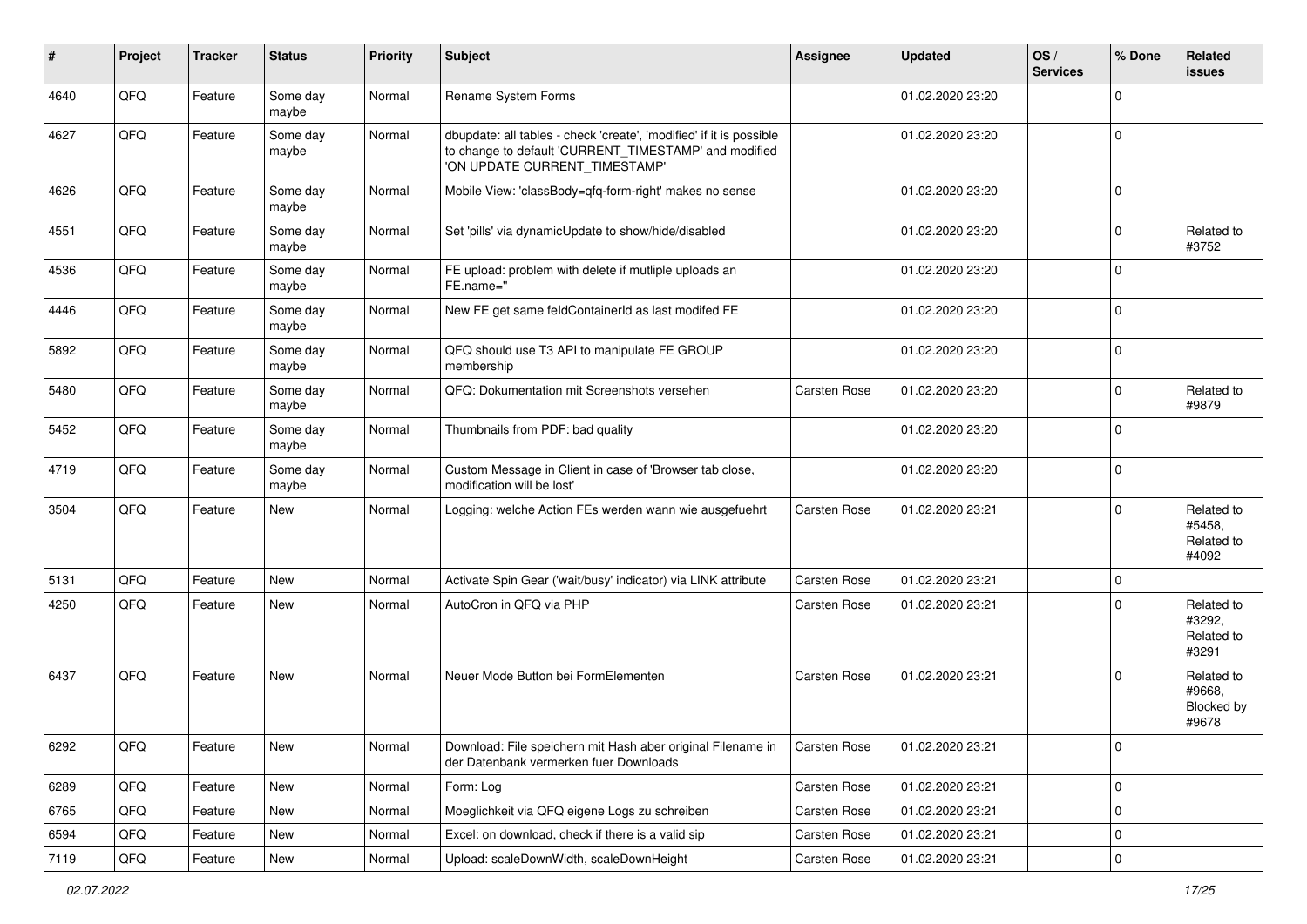| #    | Project | <b>Tracker</b> | <b>Status</b>     | <b>Priority</b> | <b>Subject</b>                                                                                                             | Assignee            | <b>Updated</b>   | OS/<br><b>Services</b> | % Done      | Related<br>issues         |
|------|---------|----------------|-------------------|-----------------|----------------------------------------------------------------------------------------------------------------------------|---------------------|------------------|------------------------|-------------|---------------------------|
| 7102 | QFQ     | Feature        | <b>New</b>        | Normal          | Comment sign in report: '#' and '--'                                                                                       | Carsten Rose        | 01.02.2020 23:21 |                        | 0           |                           |
| 7099 | QFQ     | Feature        | New               | Normal          | <b>Redesign FormEditor</b>                                                                                                 | <b>Carsten Rose</b> | 01.02.2020 23:21 |                        | $\mathbf 0$ |                           |
| 6972 | QFQ     | Feature        | Some day<br>maybe | Normal          | Fabric Clipboard / cross browser tab                                                                                       | Benjamin Baer       | 01.02.2020 23:21 |                        | $\mathbf 0$ |                           |
| 6970 | QFQ     | Feature        | Some day<br>maybe | Normal          | tablesorter: default fuer 'sortReset' aendern von 'Ctrl' zu 'Alt'                                                          | Benjamin Baer       | 01.02.2020 23:21 |                        | $\mathbf 0$ |                           |
| 6855 | QFQ     | Feature        | New               | Normal          | With {{feUser:U}}!={{feUser:T}}: Save / Delete: only possible<br>with {{feUserSave:U}}='yes' and '{{feUserDelete:U}}='yes' | <b>Carsten Rose</b> | 01.02.2020 23:21 |                        | $\mathbf 0$ |                           |
| 7481 | QFQ     | Feature        | <b>New</b>        | Normal          | Detect 'BaseUrl' automatically                                                                                             | Carsten Rose        | 01.02.2020 23:21 |                        | $\mathbf 0$ |                           |
| 7342 | QFQ     | Feature        | New               | Normal          | add content $=$ hide this                                                                                                  | Carsten Rose        | 01.02.2020 23:21 |                        | 0           |                           |
| 7280 | QFQ     | Feature        | New               | Normal          | recently used table                                                                                                        | Carsten Rose        | 01.02.2020 23:21 |                        | 0           |                           |
| 7239 | QFQ     | Feature        | <b>New</b>        | Normal          | TinyMCE: html tag whitelist                                                                                                | Carsten Rose        | 01.02.2020 23:21 |                        | $\mathbf 0$ | Related to<br>#14320      |
| 7175 | QFQ     | Feature        | <b>New</b>        | Normal          | Upload: md5 hash as filename                                                                                               | Carsten Rose        | 01.02.2020 23:21 |                        | 0           |                           |
| 9602 | QFQ     | Feature        | New               | Normal          | Form definition as JSON                                                                                                    | Carsten Rose        | 01.02.2020 23:21 |                        | $\mathbf 0$ | Related to<br>#9600       |
| 7683 | QFQ     | Feature        | <b>New</b>        | Normal          | Special column names in '{{ SELECT  AS _link }}' should be<br>detected                                                     | Carsten Rose        | 01.02.2020 23:21 |                        | $\mathbf 0$ |                           |
| 7681 | QFQ     | Feature        | <b>New</b>        | Normal          | Optional switch off 'check for modified record'                                                                            | Carsten Rose        | 01.02.2020 23:21 |                        | $\mathbf 0$ |                           |
| 7521 | QFQ     | Feature        | New               | Normal          | TemplateGroup: fe.type=upload                                                                                              | Carsten Rose        | 01.02.2020 23:21 |                        | $\mathbf 0$ | Related to<br>#9706       |
| 4082 | QFQ     | Feature        | <b>New</b>        | Normal          | Dynamic Update: modeSql - useful default                                                                                   | Carsten Rose        | 01.02.2020 23:22 |                        | 0           |                           |
| 7109 | QFQ     | Feature        | <b>New</b>        | Normal          | Dynamic Updates: row/element hide                                                                                          | Carsten Rose        | 01.02.2020 23:22 |                        | 0           | Has<br>duplicate<br>#4081 |
| 6250 | QFQ     | Feature        | In Progress       | Normal          | Enhance layout: a) Subrecord, b) Subrecord-Title                                                                           | Carsten Rose        | 01.02.2020 23:22 |                        | $\mathbf 0$ | Related to<br>#5391       |
| 7812 | QFQ     | Feature        | <b>New</b>        | Normal          | FE 'Subrecord' - new option 'subrecordShowFilter',<br>'subrecordPaging'                                                    | Carsten Rose        | 01.02.2020 23:22 |                        | $\mathbf 0$ |                           |
| 7730 | QFQ     | Feature        | Priorize          | Normal          | SELECT Box: title in between                                                                                               | Benjamin Baer       | 01.02.2020 23:22 |                        | $\mathbf 0$ |                           |
| 7520 | QFQ     | Feature        | New               | Normal          | QR Code:  AS _qr ( AS _link)                                                                                               | Carsten Rose        | 01.02.2020 23:22 |                        | 0           |                           |
| 7519 | QFQ     | Feature        | New               | Normal          | Select: Multi                                                                                                              | Carsten Rose        | 01.02.2020 23:22 |                        | 0           |                           |
| 8806 | QFQ     | Feature        | New               | Normal          | SQL Function nl2br                                                                                                         | Carsten Rose        | 01.02.2020 23:22 |                        | 0           |                           |
| 8719 | QFQ     | Feature        | New               | Normal          | extraButtonLock: add support for 0/1                                                                                       | Carsten Rose        | 01.02.2020 23:22 |                        | $\mathbf 0$ |                           |
| 8336 | QFQ     | Feature        | New               | Normal          | Form > modified > Close New: a) Optional disable popup, b)<br>custom text, c) mode on save: close stay                     | Carsten Rose        | 01.02.2020 23:22 |                        | 0           | Related to<br>#8335       |
| 8089 | QFQ     | Feature        | New               | Normal          | Copy/Paste for FormElements                                                                                                | Carsten Rose        | 01.02.2020 23:22 |                        | $\pmb{0}$   |                           |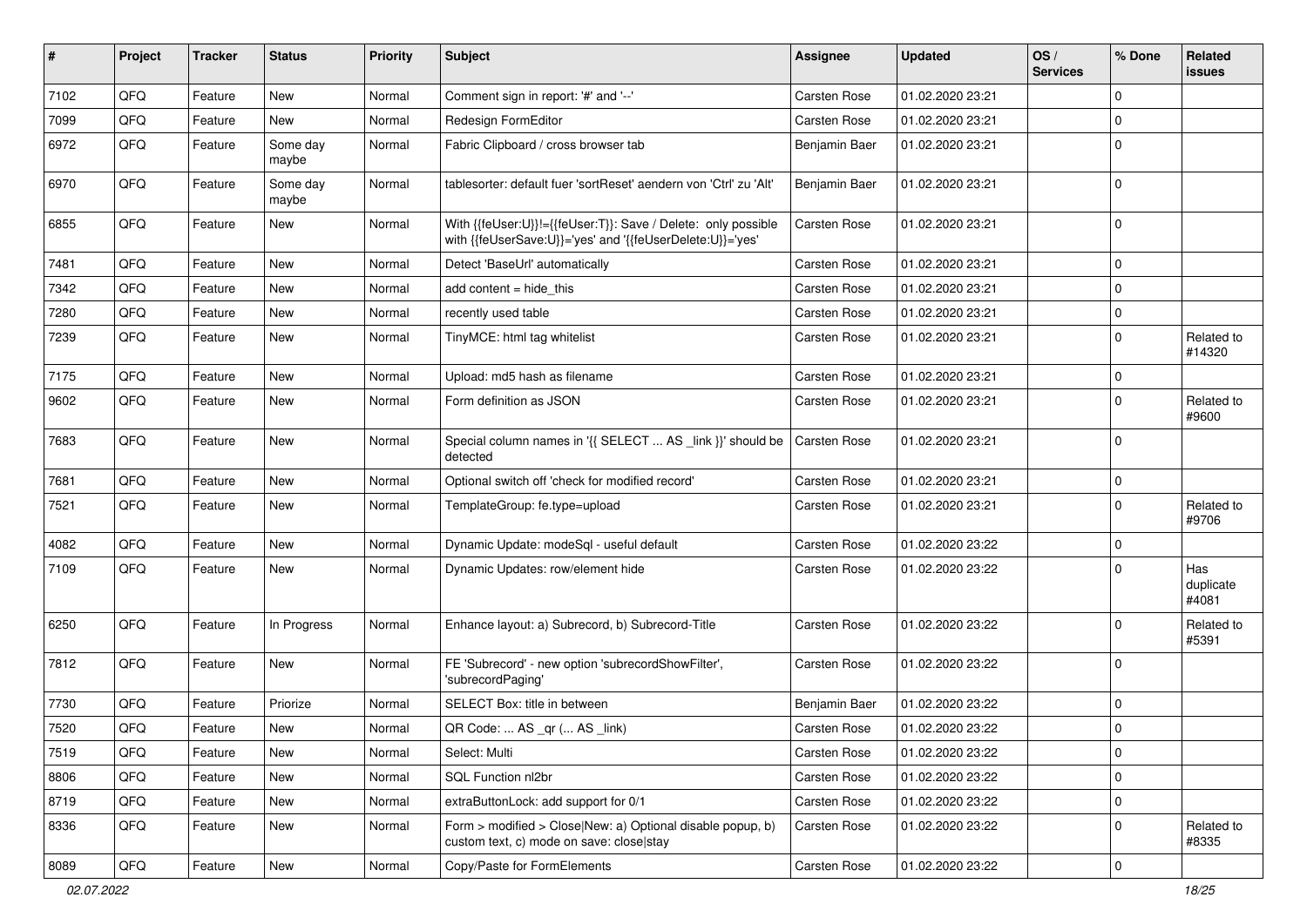| $\vert$ # | Project | <b>Tracker</b> | <b>Status</b>     | <b>Priority</b> | <b>Subject</b>                                                                                     | Assignee            | <b>Updated</b>   | OS/<br><b>Services</b> | % Done      | Related<br>issues                                                    |
|-----------|---------|----------------|-------------------|-----------------|----------------------------------------------------------------------------------------------------|---------------------|------------------|------------------------|-------------|----------------------------------------------------------------------|
| 7924      | QFQ     | Feature        | <b>New</b>        | Normal          | Radio/Checkbox with Tooltip                                                                        | <b>Carsten Rose</b> | 01.02.2020 23:22 |                        | $\Omega$    |                                                                      |
| 9130      | QFQ     | Feature        | Some day<br>maybe | Normal          | tablesorter: Automatic Row numbering / Zeilenummer                                                 | Benjamin Baer       | 01.02.2020 23:22 |                        | $\Omega$    |                                                                      |
| 9129      | QFQ     | Feature        | New               | Normal          | sqlValidate: Message as notification, not as error                                                 | Carsten Rose        | 01.02.2020 23:22 |                        | $\Omega$    | Related to<br>#9128                                                  |
| 9128      | QFQ     | Feature        | <b>New</b>        | Normal          | Error Message: not replaced variables- a) replace back to '{',<br>b) underline                     | <b>Carsten Rose</b> | 01.02.2020 23:22 |                        | $\Omega$    | Related to<br>#9129                                                  |
| 8975      | QFQ     | Feature        | <b>New</b>        | Normal          | Report Notation: 2.0                                                                               | Carsten Rose        | 01.02.2020 23:22 |                        | $\Omega$    | Related to<br>#8963                                                  |
| 9208      | QFQ     | Feature        | New               | Normal          | Manage 'recent' records                                                                            | <b>Carsten Rose</b> | 01.02.2020 23:22 |                        | $\Omega$    |                                                                      |
| 9136      | QFQ     | Feature        | <b>New</b>        | Normal          | Create ZIP files with dynamic PDFs                                                                 | <b>Carsten Rose</b> | 01.02.2020 23:22 |                        | $\mathbf 0$ |                                                                      |
| 9537      | QFQ     | Feature        | New               | Normal          | FormEditor: Edit fieldset in FrontEnd                                                              | <b>Carsten Rose</b> | 01.02.2020 23:22 |                        | $\mathbf 0$ |                                                                      |
| 9352      | QFQ     | Feature        | <b>New</b>        | Normal          | FE 'Native' fire slaveld, sqlAfter, sqlIns                                                         | Carsten Rose        | 01.02.2020 23:22 |                        | $\Omega$    |                                                                      |
| 9811      | QFQ     | Feature        | New               | Normal          | Report: tag every n'th row                                                                         | Carsten Rose        | 01.02.2020 23:22 |                        | $\Omega$    |                                                                      |
| 9781      | QFQ     | Feature        | New               | Normal          | Button: CSS class to make buttons smaller                                                          | Carsten Rose        | 01.02.2020 23:22 |                        | $\Omega$    |                                                                      |
| 9707      | QFQ     | Feature        | New               | Normal          | SIP security: encode pageld and check pageld on decode                                             | Carsten Rose        | 01.02.2020 23:22 |                        | $\mathbf 0$ |                                                                      |
| 9706      | QFQ     | Feature        | New               | Normal          | Multi File Upload (hidden template group)                                                          | Carsten Rose        | 01.02.2020 23:22 |                        | $\Omega$    | Related to<br>#7521,<br>Related to<br>#5562,<br>Related to<br>#13330 |
| 10015     | QFQ     | Feature        | Priorize          | Normal          | Monospace in Textarea                                                                              | Carsten Rose        | 03.02.2020 13:40 |                        | $\Omega$    |                                                                      |
| 10003     | QFQ     | Feature        | Priorize          | Normal          | fieldset: stronger visualize group                                                                 | Benjamin Baer       | 12.02.2020 08:13 |                        | $\Omega$    |                                                                      |
| 4050      | QFQ     | Feature        | New               | Normal          | sql.log: 1) FormElement ID which causes a specific action, 2)<br>Result in the same row.           | Carsten Rose        | 15.04.2020 11:35 |                        | $\Omega$    | Related to<br>#5458                                                  |
| 10119     | QFQ     | Feature        | <b>New</b>        | Normal          | Dropdown (selectlist) & TypeAhead: format and catagorize list                                      | <b>Carsten Rose</b> | 07.05.2020 09:36 |                        | $\Omega$    |                                                                      |
| 10124     | QFQ     | Feature        | Feedback          | Normal          | qfq AAI-Login                                                                                      | Karin Niffeler      | 07.05.2020 09:36 |                        | $\mathbf 0$ |                                                                      |
| 10384     | QFQ     | Feature        | <b>New</b>        | Normal          | Parameter Exchange QFQ Instances                                                                   |                     | 07.05.2020 09:38 |                        | $\Omega$    |                                                                      |
| 10443     | QFQ     | Feature        | In Progress       | Normal          | Konzept_api / _live                                                                                | Carsten Rose        | 07.05.2020 09:39 |                        | $\Omega$    |                                                                      |
| 10593     | QFQ     | Feature        | <b>New</b>        | Normal          | label2: text behind input element                                                                  | Carsten Rose        | 16.05.2020 10:57 |                        | $\Omega$    |                                                                      |
| 5345      | QFQ     | Feature        | <b>New</b>        | Normal          | Report: UPDATE / INSERT / DELETE statements should<br>trigger subqueries, depending on the result. | Carsten Rose        | 27.05.2020 16:11 |                        | $\Omega$    |                                                                      |
| 10005     | QFQ     | Feature        | Priorize          | Normal          | Report / special column name:  AS calendar                                                         | <b>Carsten Rose</b> | 03.06.2020 17:28 |                        | 0           |                                                                      |
| 10738     | QFQ     | Feature        | Some day<br>maybe | Normal          | CORS headers for external API requests                                                             |                     | 10.06.2020 14:00 |                        | $\Omega$    |                                                                      |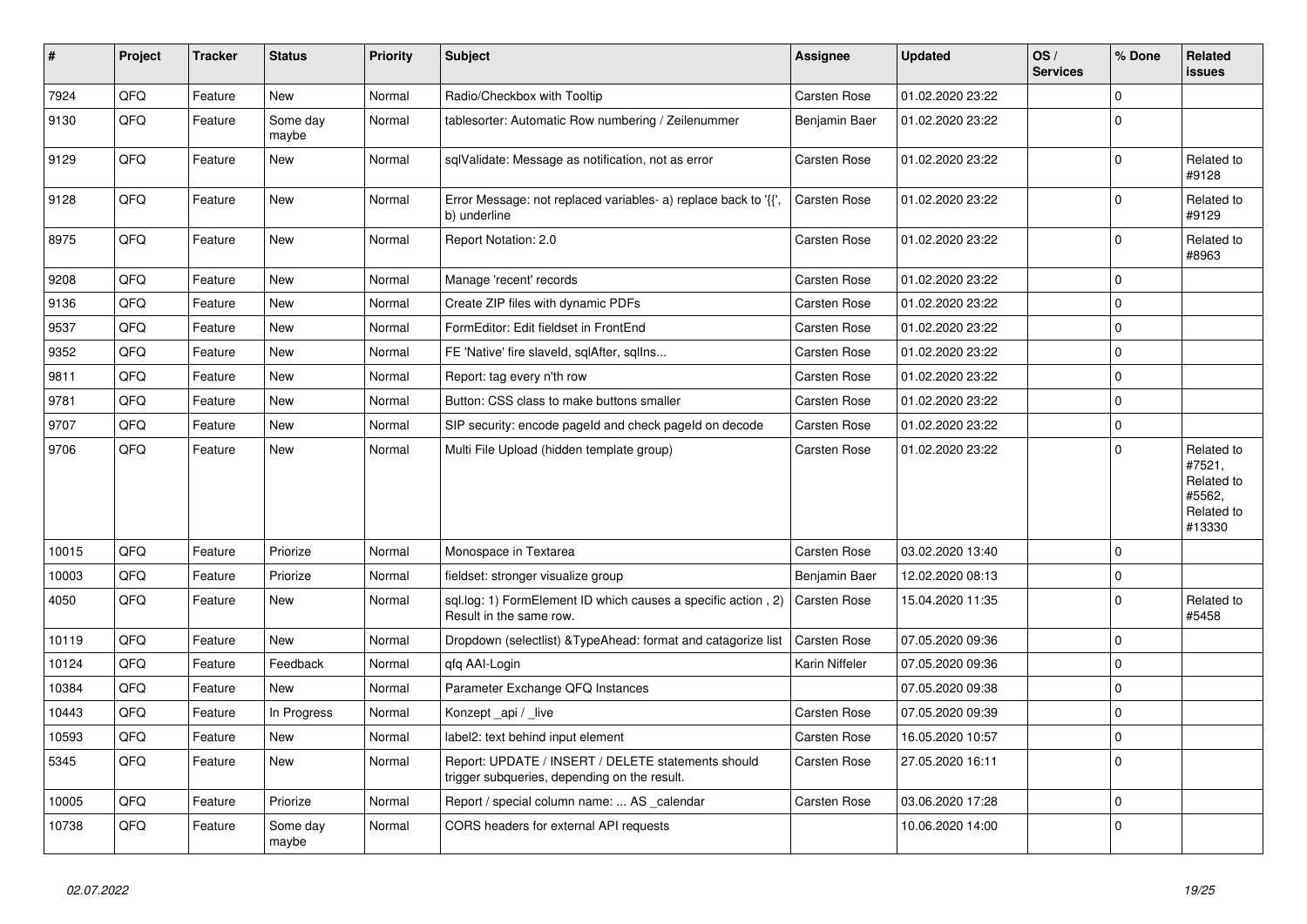| #     | Project | <b>Tracker</b> | <b>Status</b>     | <b>Priority</b> | Subject                                                                                              | <b>Assignee</b>     | <b>Updated</b>   | OS/<br><b>Services</b> | % Done      | Related<br>issues    |
|-------|---------|----------------|-------------------|-----------------|------------------------------------------------------------------------------------------------------|---------------------|------------------|------------------------|-------------|----------------------|
| 3432  | QFQ     | Feature        | <b>New</b>        | Normal          | subrecord: dynamicUpdate                                                                             | <b>Carsten Rose</b> | 11.06.2020 21:10 |                        | $\Omega$    | Related to<br>#5691  |
| 10763 | QFQ     | Feature        | <b>New</b>        | Normal          | form accessed and submitted despite logout?                                                          |                     | 16.06.2020 11:43 |                        | 0           |                      |
| 10819 | QFQ     | Feature        | New               | Normal          | Persistent SIP - second try                                                                          | <b>Carsten Rose</b> | 29.06.2020 23:02 |                        | $\Omega$    | Related to<br>#6261  |
| 10874 | QFQ     | Feature        | <b>New</b>        | Normal          | Erstellen eines Foreign Keys in der Tabelle "FormElement"                                            |                     | 13.07.2020 10:11 |                        | $\Omega$    |                      |
| 10976 | QFQ     | Feature        | New               | Normal          | Excel Export Verbesserungen                                                                          | <b>Carsten Rose</b> | 06.08.2020 10:56 |                        | $\mathbf 0$ |                      |
| 10996 | QFQ     | Feature        | <b>New</b>        | Normal          | Download video via sip: no seek                                                                      | Carsten Rose        | 12.08.2020 14:18 |                        | 0           |                      |
| 11080 | QFQ     | Feature        | <b>New</b>        | Normal          | Send MQTT messages                                                                                   | Carsten Rose        | 29.08.2020 19:49 |                        | $\mathbf 0$ |                      |
| 11076 | QFQ     | Feature        | In Progress       | Normal          | SELECT  AS _websocket                                                                                | <b>Carsten Rose</b> | 30.08.2020 17:49 |                        | $\mathbf 0$ |                      |
| 11504 | QFQ     | Feature        | New               | Normal          | Dynamic Update: Button text update for 'Save',' Close' &<br>'Delete'                                 | Carsten Rose        | 12.11.2020 23:44 |                        | l 0         |                      |
| 11523 | QFQ     | Feature        | <b>New</b>        | Normal          | Mit dynamic Update erkennen, ob Upload gemacht wurde                                                 | Carsten Rose        | 13.11.2020 15:07 |                        | $\Omega$    | Related to<br>#9533  |
| 11535 | QFQ     | Feature        | New               | Normal          | Ability to create SQL columns in frontend QFQ forms                                                  |                     | 17.11.2020 12:11 |                        | $\mathbf 0$ |                      |
| 11534 | QFQ     | Feature        | New               | Normal          | Report: Action on selected rows - Table batchprocessing<br>feature                                   |                     | 18.11.2020 08:15 |                        | $\Omega$    |                      |
| 11716 | QFQ     | Feature        | New               | Normal          | Form an beliebiger Stelle im Report anzeigen                                                         |                     | 09.12.2020 09:47 |                        | $\mathbf 0$ |                      |
| 11775 | QFQ     | Feature        | New               | Normal          | Subrecord Tooltip pro Feld                                                                           | <b>Carsten Rose</b> | 18.12.2020 15:22 |                        | $\Omega$    | Related to<br>#11955 |
| 5695  | QFQ     | Feature        | In Progress       | Normal          | Multiform                                                                                            | Carsten Rose        | 02.01.2021 18:38 |                        | 0           |                      |
| 3880  | QFQ     | Feature        | Some day<br>maybe | Normal          | Form 'Form': anlegen einer Tabelle                                                                   |                     | 14.01.2021 10:12 |                        | $\Omega$    |                      |
| 7229  | QFQ     | Feature        | Some day<br>maybe | Normal          | New FormElement.type: Button                                                                         |                     | 01.02.2021 12:32 |                        | $\Omega$    |                      |
| 12023 | QFQ     | Feature        | New               | Normal          | MySQL Stored Precdure: QDECODESPECIALCHAR()                                                          | Carsten Rose        | 16.02.2021 11:16 |                        | 0           | Related to<br>#12022 |
| 12038 | QFQ     | Feature        | New               | Normal          | a) STORE VAR: filenameOnlyStripUniq, b) SP:<br>QSTRIPUNIQ()                                          |                     | 17.02.2021 23:55 |                        | $\mathbf 0$ |                      |
| 12024 | QFQ     | Feature        | New               | Normal          | Excel Export: text columns by default decode<br>htmlspeciachar()                                     | Carsten Rose        | 17.02.2021 23:55 |                        | $\Omega$    | Related to<br>#12022 |
| 12039 | QFQ     | Feature        | New               | Normal          | Missing htmlSpecialChar() in pre processing on form submit                                           |                     | 18.02.2021 00:09 |                        | 0           | Related to<br>#14320 |
| 8187  | QFQ     | Feature        | New               | Normal          | Subrecord: enable/hide new button - make new/edit/delete<br>customizeable.                           | <b>Carsten Rose</b> | 06.03.2021 18:44 |                        | 0           | Related to<br>#11326 |
| 12146 | QFQ     | Feature        | New               | Normal          | Autocron Job: Anzeigen wann der naechste Job ausgefuehrt<br>wird, resp das er nicht ausgefuehrt wird | Carsten Rose        | 15.03.2021 15:23 |                        | 0           |                      |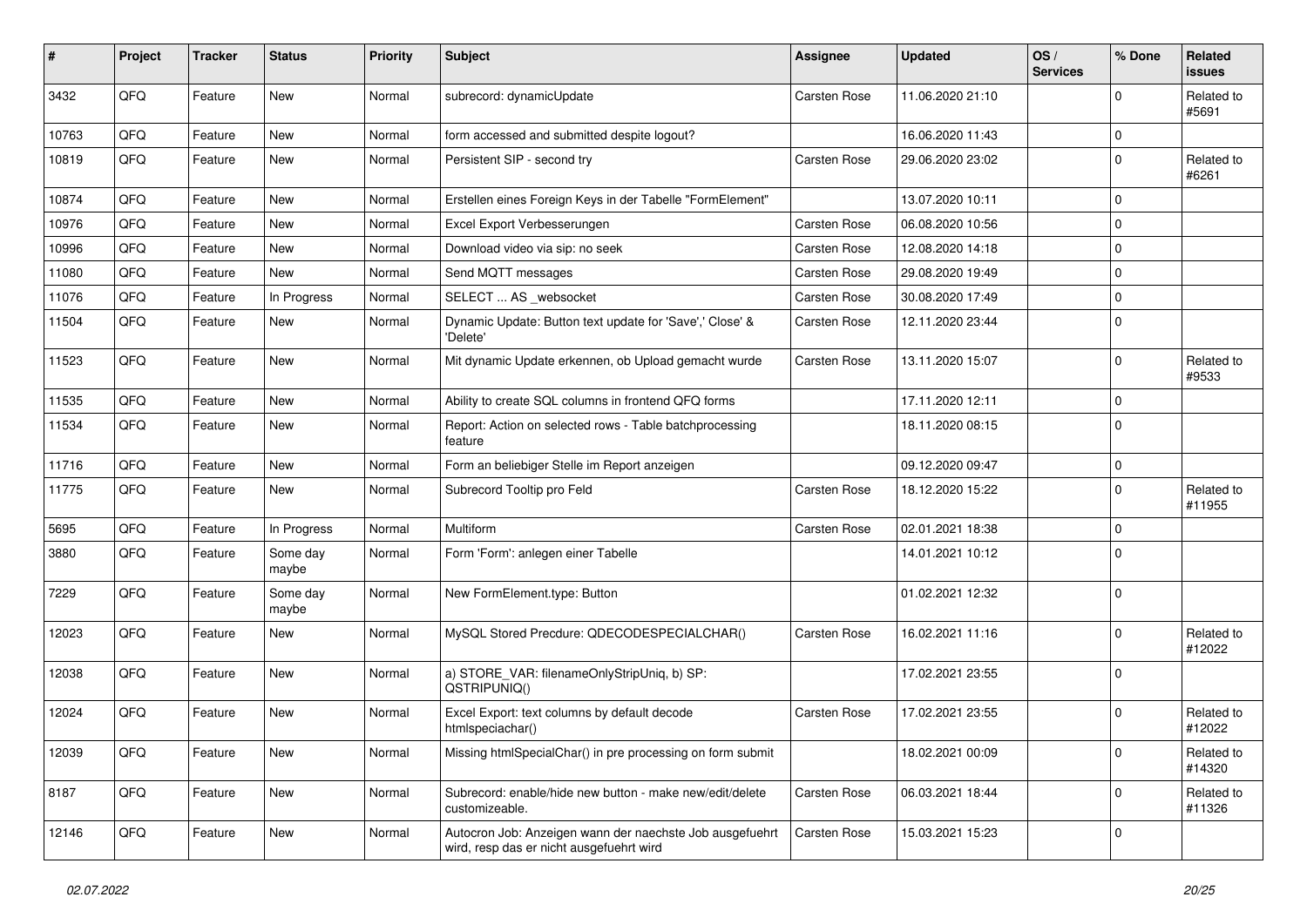| ∦     | Project | <b>Tracker</b> | <b>Status</b>     | <b>Priority</b> | <b>Subject</b>                                                                                             | <b>Assignee</b>                                        | <b>Updated</b>      | OS/<br><b>Services</b> | % Done         | Related<br>issues                             |                      |
|-------|---------|----------------|-------------------|-----------------|------------------------------------------------------------------------------------------------------------|--------------------------------------------------------|---------------------|------------------------|----------------|-----------------------------------------------|----------------------|
| 11516 | QFQ     | Feature        | <b>New</b>        | Normal          | Multi Page Form (Previous/Next Buttons)                                                                    | <b>Carsten Rose</b>                                    | 16.03.2021 17:52    |                        | 0              |                                               |                      |
| 8217  | QFQ     | Feature        | New               | Normal          | if-elseif-else construct                                                                                   | Carsten Rose                                           | 16.03.2021 18:41    |                        | $\mathbf 0$    | Related to<br>#10716                          |                      |
| 10714 | QFQ     | Feature        | <b>New</b>        | Normal          | multi Table Form                                                                                           | <b>Carsten Rose</b>                                    | 16.03.2021 18:44    |                        | 0              |                                               |                      |
| 10080 | QFQ     | Feature        | <b>New</b>        | Normal          | Popup on 'save' / 'close': configure dialog (answer<br>yes/no/cancle/)                                     | Carsten Rose                                           | 28.03.2021 20:52    |                        | $\mathbf 0$    | Is duplicate<br>of #12262                     |                      |
| 12330 | QFQ     | Feature        | <b>New</b>        | Normal          | Copy to input field / text area / TinyMCE                                                                  | <b>Carsten Rose</b>                                    | 07.04.2021 09:01    |                        | $\mathbf 0$    |                                               |                      |
| 12135 | QFQ     | Feature        | <b>New</b>        | Normal          | Subrecord: Notiz                                                                                           |                                                        | 24.04.2021 16:58    |                        | 0              |                                               |                      |
| 7278  | QFQ     | Feature        | Some day<br>maybe | Normal          | Form: Wert vordefinieren der immer gesetzt wird                                                            |                                                        | 02.05.2021 09:27    |                        | $\mathbf 0$    |                                               |                      |
| 12162 | QFQ     | Feature        | <b>New</b>        | Normal          | FE.type=sendmail: personalized mailing (several mails) via<br>template                                     | <b>Carsten Rose</b>                                    | 03.05.2021 20:45    |                        | $\Omega$       |                                               |                      |
| 12156 | QFQ     | Feature        | <b>New</b>        | Normal          | Form: Optional disable 'leave page'                                                                        |                                                        | 03.05.2021 20:45    |                        | $\mathbf 0$    |                                               |                      |
| 12109 | QFQ     | Feature        | <b>New</b>        | Normal          | Donwload Link: Plain, SIP, Persistent Link, Peristent SIP -<br>new notation                                | <b>Carsten Rose</b>                                    | 03.05.2021 20:45    |                        | $\Omega$       | Related to<br>#12085                          |                      |
| 12480 | QFQ     | Feature        | <b>New</b>        | Normal          | If QFQ upgrade is running, block further request                                                           | <b>Carsten Rose</b>                                    | 03.05.2021 20:45    |                        | $\mathbf 0$    |                                               |                      |
| 12477 | QFQ     | Feature        | <b>New</b>        | Normal          | Support for refactoring: Form, FormElement, diverse<br>Tabellen/Spalten, tt-content Records                | Carsten Rose                                           | 03.05.2021 20:45    |                        | $\mathbf 0$    |                                               |                      |
| 12474 | QFQ     | Feature        | New               | Normal          | Check BaseConfigURL if it is given and the the last char is '/'                                            | <b>Carsten Rose</b>                                    | 03.05.2021 20:45    |                        | $\mathbf 0$    |                                               |                      |
| 12413 | QFQ     | Feature        | <b>New</b>        | Normal          | STORE_TYPO3: enhance for {{be_users.email:T}},<br>{{fe_users.email:T}}                                     | Carsten Rose                                           | 03.05.2021 20:45    |                        | $\Omega$       | Related to<br>#12412,<br>Related to<br>#10012 |                      |
| 12400 | QFQ     | Feature        | <b>New</b>        | Normal          | Tutorial ist in QFQ Doku, Wird in der Suche gefunden, es gibt<br>aber kein Menupunkt - Inhalt ueberpruefen | <b>Carsten Rose</b>                                    | 03.05.2021 20:45    |                        | $\Omega$       |                                               |                      |
| 12269 | QFQ     | Feature        | <b>New</b>        | Normal          | 2FA - Login                                                                                                | <b>Carsten Rose</b>                                    | 03.05.2021 20:45    |                        | $\mathbf 0$    |                                               |                      |
| 11747 | QFQ     | Feature        | <b>New</b>        | Normal          | Maintenance Page with Redirect                                                                             | Carsten Rose                                           | 03.05.2021 20:47    |                        | $\mathbf 0$    | Related to<br>#11741                          |                      |
| 4194  | QFQ     | Feature        | In Progress       | Normal          | Bootstrap 4 ist jetzt offiziel                                                                             |                                                        | 03.05.2021 20:47    |                        | $\mathbf 0$    | Related to<br>#10114                          |                      |
| 11955 | QFQ     | Feature        | <b>New</b>        | Normal          | subrecord: new title option to set <th> attributes - e.g. to<br/>customize tablesorter options.</th>       | attributes - e.g. to<br>customize tablesorter options. | <b>Carsten Rose</b> | 03.05.2021 20:47       |                | $\mathbf 0$                                   | Related to<br>#11775 |
| 12163 | QFQ     | Feature        | New               | Normal          | Checkbox: table wrap                                                                                       | Carsten Rose                                           | 03.05.2021 20:51    |                        | $\overline{0}$ |                                               |                      |
| 12119 | QFO     | Feature        | New               | Normal          | AS paged: error message missing if there ist no 'r' argument.                                              | Carsten Rose                                           | 03.05.2021 20:51    |                        | $\mathbf 0$    |                                               |                      |
| 10345 | QFQ     | Feature        | New               | Normal          | Templates - Patterns QFQ Style                                                                             |                                                        | 03.05.2021 21:01    |                        | $\mathbf 0$    | Related to<br>#10713                          |                      |
| 11850 | QFG     | Feature        | New               | Urgent          | Wizard Form: basierend auf einer Tabelle eine Form anlegen.                                                |                                                        | 03.05.2021 21:12    |                        | $\mathbf 0$    | Blocked by<br>#8082                           |                      |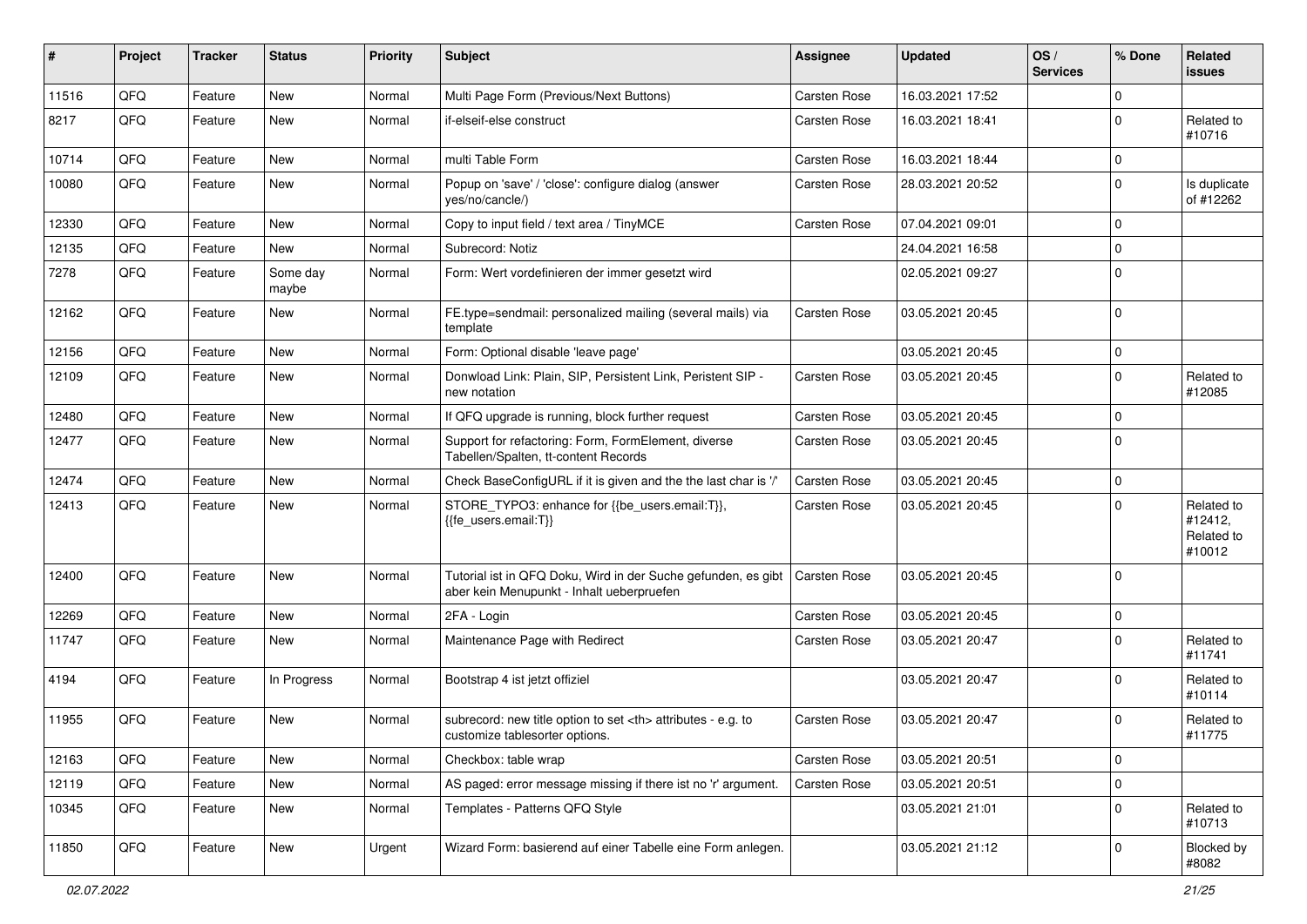| $\vert$ # | Project | <b>Tracker</b> | <b>Status</b>     | Priority | <b>Subject</b>                                                                                                 | Assignee            | <b>Updated</b>   | OS/<br><b>Services</b> | % Done      | Related<br><b>issues</b>                      |
|-----------|---------|----------------|-------------------|----------|----------------------------------------------------------------------------------------------------------------|---------------------|------------------|------------------------|-------------|-----------------------------------------------|
| 3848      | QFQ     | Feature        | Some day<br>maybe | High     | Antivirus check fuer Upload files in qfq?                                                                      | <b>Carsten Rose</b> | 03.05.2021 21:14 |                        | $\Omega$    | Related to<br>#4131                           |
| 3727      | QFQ     | Feature        | <b>New</b>        | High     | Security: Session Hijacking erschweren                                                                         | <b>Carsten Rose</b> | 03.05.2021 21:14 |                        | $\mathbf 0$ |                                               |
| 880       | QFQ     | Feature        | Some day<br>maybe | Urgent   | Security: PHP, SQL Injection, XSS                                                                              |                     | 03.05.2021 21:14 |                        | $\Omega$    | Related to<br>#14320                          |
| 5715      | QFQ     | Feature        | <b>New</b>        | High     | PDF Caching                                                                                                    | <b>Carsten Rose</b> | 03.05.2021 21:14 |                        | $\Omega$    | Related to<br>#5851,<br>Related to<br>#6357   |
| 4258      | QFQ     | Feature        | Some day<br>maybe | High     | <b>System Defaults: Forms</b>                                                                                  | Carsten Rose        | 03.05.2021 21:14 |                        | $\Omega$    |                                               |
| 3990      | QFQ     | Feature        | Some day<br>maybe | High     | custom class definition: add space automatically                                                               | Carsten Rose        | 03.05.2021 21:14 |                        | $\mathbf 0$ |                                               |
| 3967      | QFQ     | Feature        | Some day<br>maybe | High     | Report: Checkbox, Radio, Dropdown, Input welches ohne<br>Submit funktioniert - 'Inline-Form'                   | Carsten Rose        | 03.05.2021 21:14 |                        | $\Omega$    |                                               |
| 8962      | QFQ     | Feature        | <b>New</b>        | High     | allow for form fields with identical names                                                                     | <b>Carsten Rose</b> | 03.05.2021 21:14 |                        | $\Omega$    |                                               |
| 7850      | QFQ     | Feature        | New               | High     | Upload records: non 'pathFileName' column                                                                      | Carsten Rose        | 03.05.2021 21:14 |                        | $\Omega$    |                                               |
| 9548      | QFQ     | Feature        | Feedback          | High     | FormElement: Pattern mismatch - optional report only on<br>focus lost                                          | Benjamin Baer       | 03.05.2021 21:14 |                        | $\Omega$    |                                               |
| 12465     | QFQ     | Feature        | <b>New</b>        | Normal   | QFQ Function: use in FE to fill StoreRecord                                                                    | <b>Carsten Rose</b> | 05.05.2021 21:58 |                        | $\Omega$    |                                               |
| 12504     | QFQ     | Feature        | Priorize          | Normal   | sql.log: report fe.id                                                                                          | <b>Carsten Rose</b> | 05.05.2021 22:09 |                        | $\Omega$    |                                               |
| 12503     | QFQ     | Feature        | Priorize          | Normal   | Detect dangerous UPDATE statement with missing WHERE                                                           | Carsten Rose        | 05.05.2021 22:09 |                        | $\Omega$    |                                               |
| 11320     | QFQ     | Feature        | Priorize          | Normal   | Typo3 Version 10 support                                                                                       | <b>Carsten Rose</b> | 05.05.2021 22:09 |                        | $\Omega$    |                                               |
| 9394      | QFQ     | Feature        | Priorize          | Normal   | REST: allow for non numerical ids in get requests                                                              | Carsten Rose        | 05.05.2021 22:10 |                        | $\Omega$    |                                               |
| 8963      | QFQ     | Feature        | Priorize          | Normal   | Setting values in a store: flexible way                                                                        | Carsten Rose        | 05.05.2021 22:10 |                        | $\Omega$    | Related to<br>#8975                           |
| 3867      | QFQ     | Feature        | Priorize          | Normal   | Readonly Formular: Template Groups add/delete ausbeldnen                                                       | Carsten Rose        | 05.05.2021 22:12 |                        | $\Omega$    |                                               |
| 8044      | QFQ     | Feature        | Priorize          | Normal   | Transaction: a) Form, b) Report                                                                                | Carsten Rose        | 05.05.2021 22:14 |                        | $\Omega$    | Related to<br>#8043                           |
| 9668      | QFQ     | Feature        | Priorize          | Normal   | Form.mode: rename 'hidden' to 'hide'                                                                           | Carsten Rose        | 05.05.2021 22:14 |                        | $\Omega$    | Related to<br>#6437                           |
| 12439     | QFQ     | Feature        | In Progress       | Normal   | TinyMCE Paste from Word & Character Count/Limit                                                                | <b>Carsten Rose</b> | 05.05.2021 22:15 |                        | $\Omega$    |                                               |
| 12412     | QFQ     | Feature        | New               | Normal   | Action/Escape qualifier 'e' (empty), '0': if given, an empty<br>string (or '0') will be treated as 'not found' | Carsten Rose        | 08.05.2021 09:40 |                        | $\Omega$    | Related to<br>#12413.<br>Related to<br>#10012 |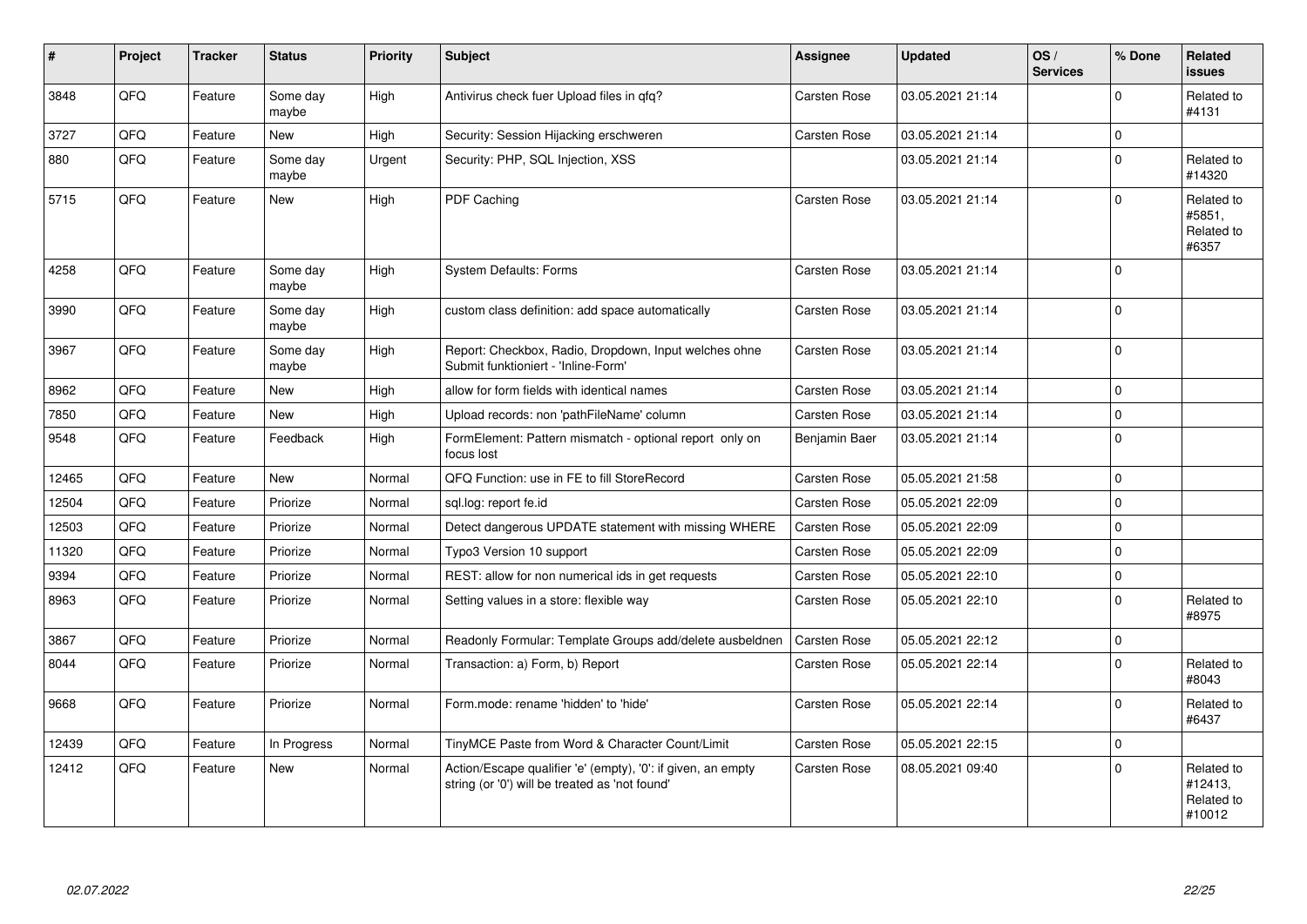| $\vert$ # | Project | <b>Tracker</b> | <b>Status</b>     | <b>Priority</b> | <b>Subject</b>                                                        | <b>Assignee</b>     | <b>Updated</b>   | OS/<br><b>Services</b> | % Done         | Related<br><b>issues</b>                                               |
|-----------|---------|----------------|-------------------|-----------------|-----------------------------------------------------------------------|---------------------|------------------|------------------------|----------------|------------------------------------------------------------------------|
| 10011     | QFO     | Feature        | Priorize          | Normal          | Offer new STORE_TYPO3 Variable 'beUser', 'beEmail'                    | Carsten Rose        | 08.05.2021 09:51 |                        | 0              | Related to<br>#10012,<br>Related to<br>#12511                          |
| 10012     | QFQ     | Feature        | Priorize          | Normal          | redirectAllMailTo: {{beEmail:T}}                                      | <b>Carsten Rose</b> | 08.05.2021 09:54 |                        | $\Omega$       | Related to<br>#12412,<br>Related to<br>#12413,<br>Related to<br>#10011 |
| 11893     | QFQ     | Feature        | <b>New</b>        | High            | Broken SIP: a) only report one time, b) only report in main<br>column | Carsten Rose        | 12.05.2021 12:13 |                        | $\Omega$       | Related to<br>#12532,<br>Related to<br>#14187                          |
| 9346      | QFQ     | Feature        | Priorize          | Normal          | beforeSave: check if an upload is given                               | <b>Carsten Rose</b> | 11.06.2021 21:18 |                        | $\mathbf 0$    |                                                                        |
| 9348      | QFQ     | Feature        | New               | Normal          | defaultThumbnailSize: pre render thumbnails                           | Carsten Rose        | 12.06.2021 09:05 |                        | 0              |                                                                        |
| 6723      | QFQ     | Feature        | <b>New</b>        | Normal          | Report QFQ Installation and Version                                   | <b>Carsten Rose</b> | 12.06.2021 09:07 |                        | 0              |                                                                        |
| 6261      | QFQ     | Feature        | New               | Normal          | Persistent SIP                                                        | Carsten Rose        | 12.06.2021 09:07 |                        | $\mathbf 0$    | Related to<br>#10819                                                   |
| 11460     | QFQ     | Feature        | New               | Normal          | Easier creation of changelog: gitchangelog                            | Carsten Rose        | 12.06.2021 10:20 |                        | $\mathbf 0$    | Related to<br>#13467                                                   |
| 12679     | QFQ     | Feature        | <b>New</b>        | Normal          | tablesorter: custom column width                                      | <b>Carsten Rose</b> | 16.06.2021 11:10 |                        | $\mathbf 0$    |                                                                        |
| 8204      | QFQ     | Feature        | Priorize          | High            | Position 'required mark'                                              | <b>Carsten Rose</b> | 16.06.2021 13:44 |                        | $\mathbf 0$    |                                                                        |
| 4445      | QFQ     | Feature        | Some day<br>maybe | Normal          | template group: Option to simulate fieldset                           |                     | 28.06.2021 14:11 |                        | $\overline{0}$ |                                                                        |
| 11980     | QFQ     | Feature        | In Progress       | Normal          | protected verzeichnis MUSS geschützt werden                           | <b>Carsten Rose</b> | 07.09.2021 13:30 |                        | $\mathbf 0$    |                                                                        |
| 11036     | QFQ     | Feature        | Some day<br>maybe | Normal          | inline report editor permissions                                      | <b>Carsten Rose</b> | 16.09.2021 15:09 |                        | $\Omega$       | Related to<br>#11323                                                   |
| 10745     | QFQ     | Feature        | Some day<br>maybe | Normal          | Tablesorter Excel Export                                              | <b>Carsten Rose</b> | 16.09.2021 15:09 |                        | $\Omega$       |                                                                        |
| 10116     | QFQ     | Feature        | Some day<br>maybe | Normal          | TypeAhead: Tag - show inside 'input' element                          | Carsten Rose        | 16.09.2021 15:09 |                        | $\mathbf 0$    |                                                                        |
| 7453      | QFQ     | Feature        | Some day<br>maybe | Normal          | import / export forms QFQ                                             | Carsten Rose        | 16.09.2021 15:10 |                        | $\Omega$       |                                                                        |
| 7452      | QFQ     | Feature        | Some day<br>maybe | Normal          | automate deployment new QFQ version                                   | Carsten Rose        | 16.09.2021 15:10 |                        | $\overline{0}$ |                                                                        |
| 10095     | QFO     | Feature        | Some day<br>maybe | Normal          | Generic Gitlab Integration into QFQ                                   | Carsten Rose        | 16.09.2021 15:10 |                        | $\mathbf 0$    |                                                                        |
| 8586      | QFO     | Feature        | Some day<br>maybe | Normal          | QFQ: Enhance Error message for 'record not found'                     | Carsten Rose        | 16.09.2021 15:10 |                        | $\overline{0}$ |                                                                        |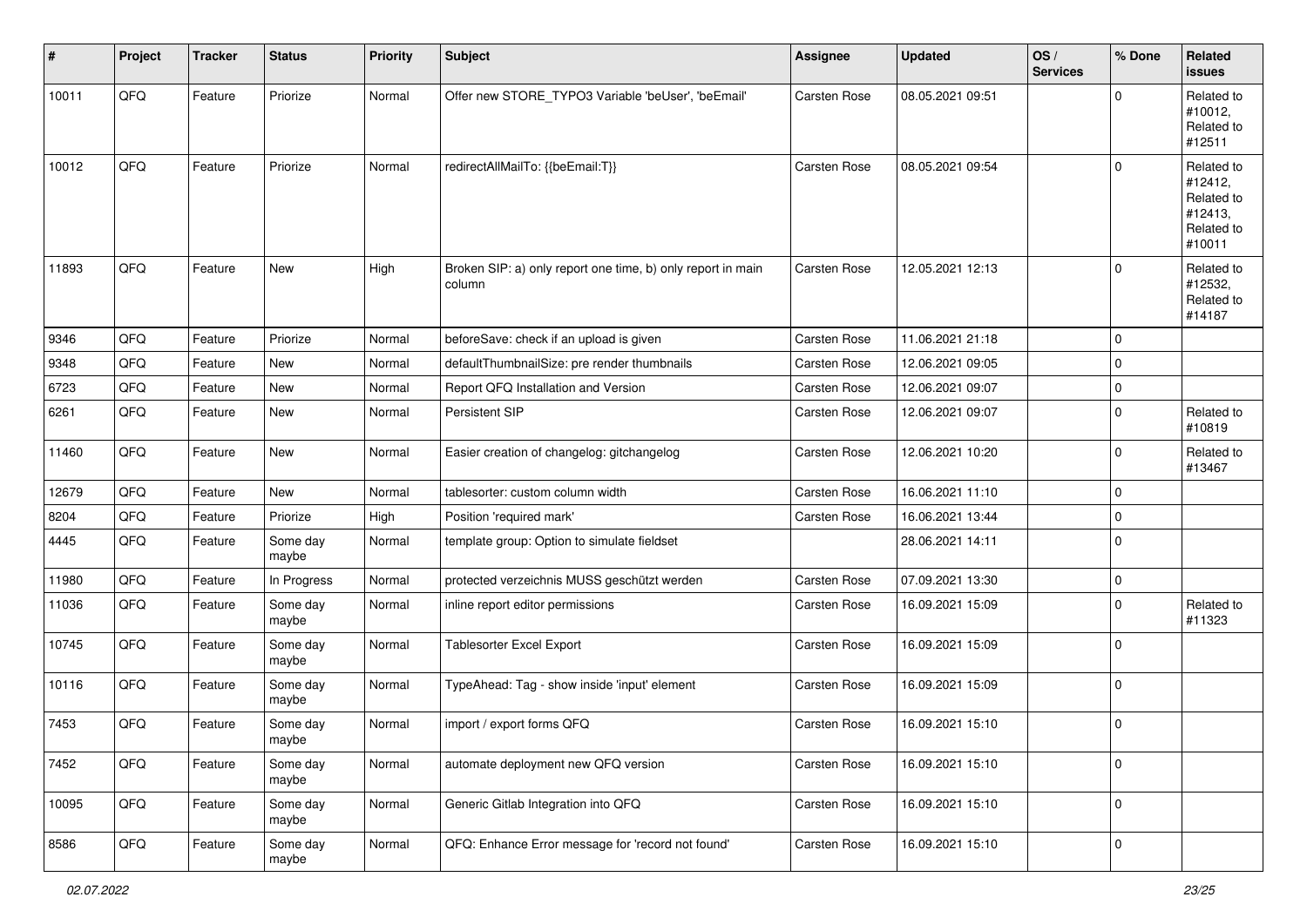| #     | Project | <b>Tracker</b> | <b>Status</b>              | <b>Priority</b> | <b>Subject</b>                                                                                                                        | <b>Assignee</b>     | <b>Updated</b>   | OS/<br><b>Services</b> | % Done         | Related<br><b>issues</b>                        |
|-------|---------|----------------|----------------------------|-----------------|---------------------------------------------------------------------------------------------------------------------------------------|---------------------|------------------|------------------------|----------------|-------------------------------------------------|
| 8520  | QFQ     | Feature        | Some day<br>maybe          | Normal          | Bring QFQ to Composer                                                                                                                 | Carsten Rose        | 16.09.2021 15:10 |                        | $\Omega$       |                                                 |
| 8101  | QFQ     | Feature        | Some day<br>maybe          | Normal          | Password hash: support further hashing methods                                                                                        | Carsten Rose        | 16.09.2021 15:10 |                        | $\mathbf 0$    |                                                 |
| 12315 | QFQ     | Feature        | Some day<br>maybe          | Normal          | Form History (Diffs) / Backups                                                                                                        | Carsten Rose        | 16.09.2021 15:10 |                        | 0              |                                                 |
| 11323 | QFQ     | Feature        | Some day<br>maybe          | Normal          | Report Frontend Editor Modal + Codemirror                                                                                             | Carsten Rose        | 16.09.2021 15:10 |                        | 0              | Related to<br>#11036                            |
| 11322 | QFQ     | Feature        | Some day<br>maybe          | Normal          | Form Element JSON - (multiline parameter field)                                                                                       | Carsten Rose        | 16.09.2021 15:10 |                        | $\Omega$       |                                                 |
| 11217 | QFQ     | Feature        | Some day<br>maybe          | Normal          | <b>Extend Script Functionality</b>                                                                                                    | Carsten Rose        | 16.09.2021 15:10 |                        | $\Omega$       |                                                 |
| 10716 | QFQ     | Feature        | Some day<br>maybe          | Normal          | Business Logic mit Externen Skripten                                                                                                  | Carsten Rose        | 16.09.2021 15:10 |                        | $\Omega$       | Related to<br>#10713,<br>Related to<br>#8217    |
| 12337 | QFQ     | Feature        | Some day<br>maybe          | Normal          | Database.php: better caching                                                                                                          | Carsten Rose        | 16.09.2021 15:10 |                        | $\Omega$       |                                                 |
| 13354 | QFQ     | Feature        | <b>New</b>                 | Normal          | Using Websocket in QFQ                                                                                                                | <b>Carsten Rose</b> | 10.11.2021 15:47 |                        | $\mathbf 0$    |                                                 |
| 8082  | QFQ     | Feature        | Priorize                   | High            | Contact form without saving record                                                                                                    | Carsten Rose        | 07.12.2021 15:20 |                        | $\Omega$       | Related to<br>#8587,<br><b>Blocks</b><br>#11850 |
| 11702 | QFQ     | Feature        | New                        | Normal          | HTML Special Char makes no sense for 'allbut' if '&' is<br>forbidden                                                                  | Carsten Rose        | 07.12.2021 16:35 |                        | $\Omega$       | Related to<br>#5112,<br>Related to<br>#14320    |
| 12186 | QFQ     | Feature        | <b>New</b>                 | High            | TinyMCE Config für Objekte                                                                                                            | <b>Carsten Rose</b> | 07.12.2021 17:19 |                        | $\Omega$       | <b>Blocks</b><br>#12632                         |
| 10114 | QFQ     | Feature        | <b>New</b>                 | High            | Symbol (Link): 'G:' (Glyphicon) replaced by 'i:' (icon)                                                                               |                     | 07.12.2021 17:19 |                        | $\Omega$       | Related to<br>#3797,<br>Related to<br>#4194     |
| 12532 | QFQ     | Feature        | <b>New</b>                 | High            | SIP-Parameter bei Seitenaufruf in Browser-Console anzeigen   Carsten Rose                                                             |                     | 07.12.2021 17:19 |                        | $\Omega$       | Related to<br>#11893,<br>Related to<br>#14187   |
| 12544 | QFG     | Feature        | New                        | High            | a) ' AS _link' new also as ' AS _format', b) sortierung via<br>'display: none;', c) '_format' benoeitgt nicht zwingend<br>u/U/p/m/z/d | Carsten Rose        | 14.12.2021 16:03 |                        | $\overline{0}$ |                                                 |
| 13566 | QFO     | Feature        | Ready to sync<br>(develop) | Normal          | Delete config-example.qfq.php file                                                                                                    | Carsten Rose        | 23.12.2021 09:25 |                        | 0              |                                                 |